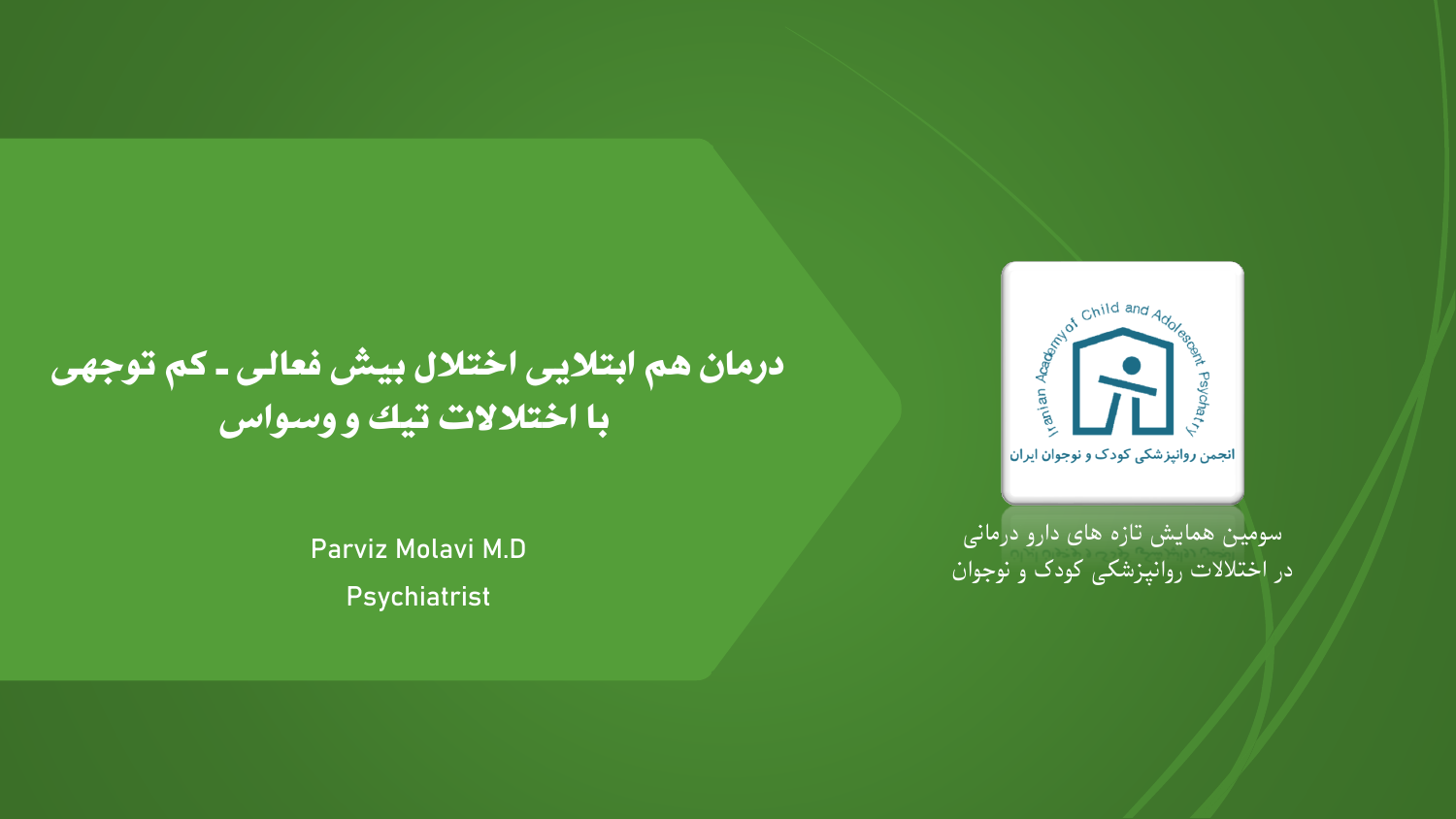# Introductions: who is this random person talking you…

#### **Parviz Molavi M.D**

Subspeciality in Child and Adolescence Psychiatry Professor of Psychiatry at University of Medical Science

**دکتر پرویز مولوی**

فوق تخصص روانپزشکی کودک و نوجوان

استاد روانپزشکی در دانشگاه علوم پزشکی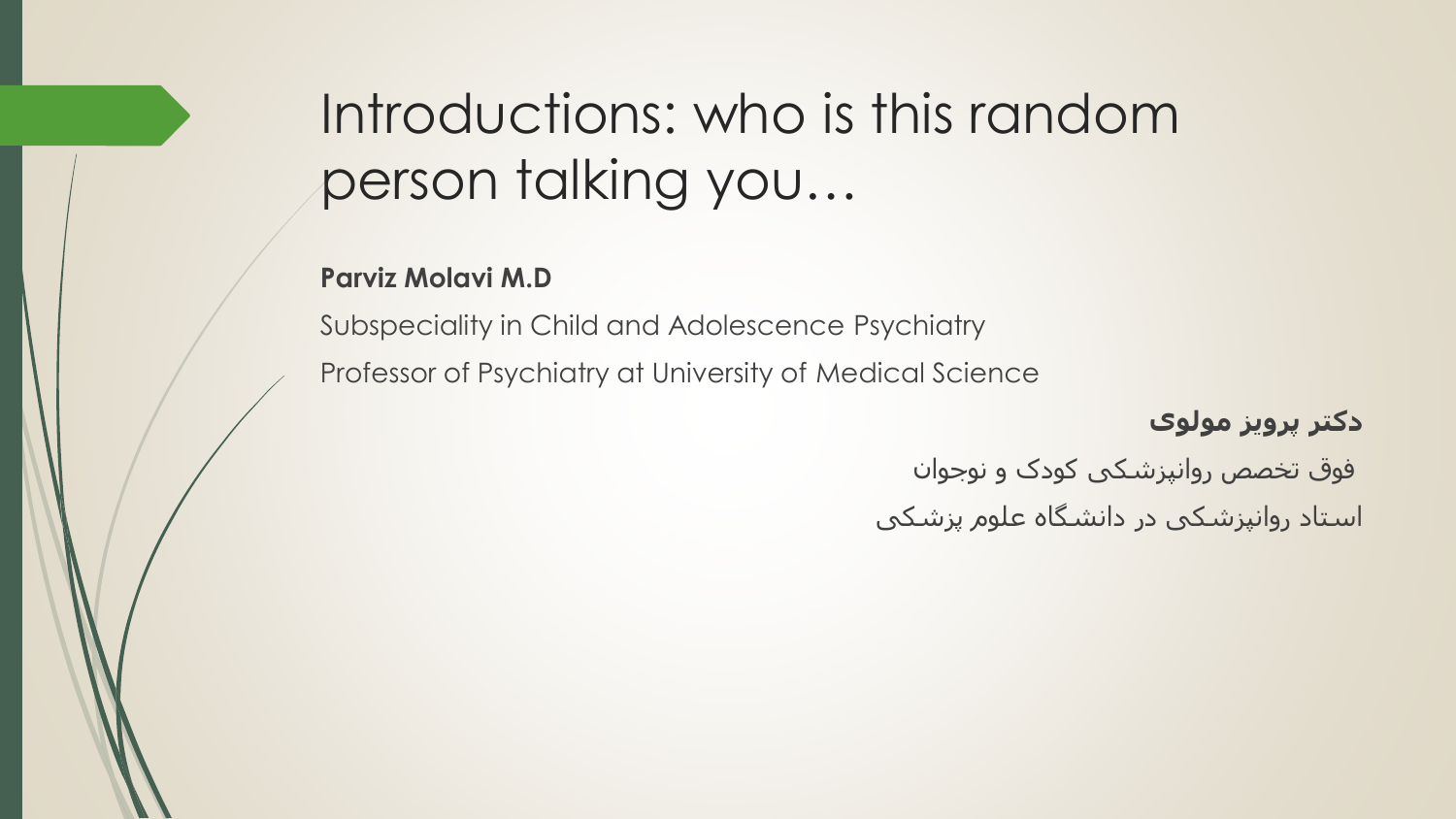# Attention Deficit Hyperactivity Disorder

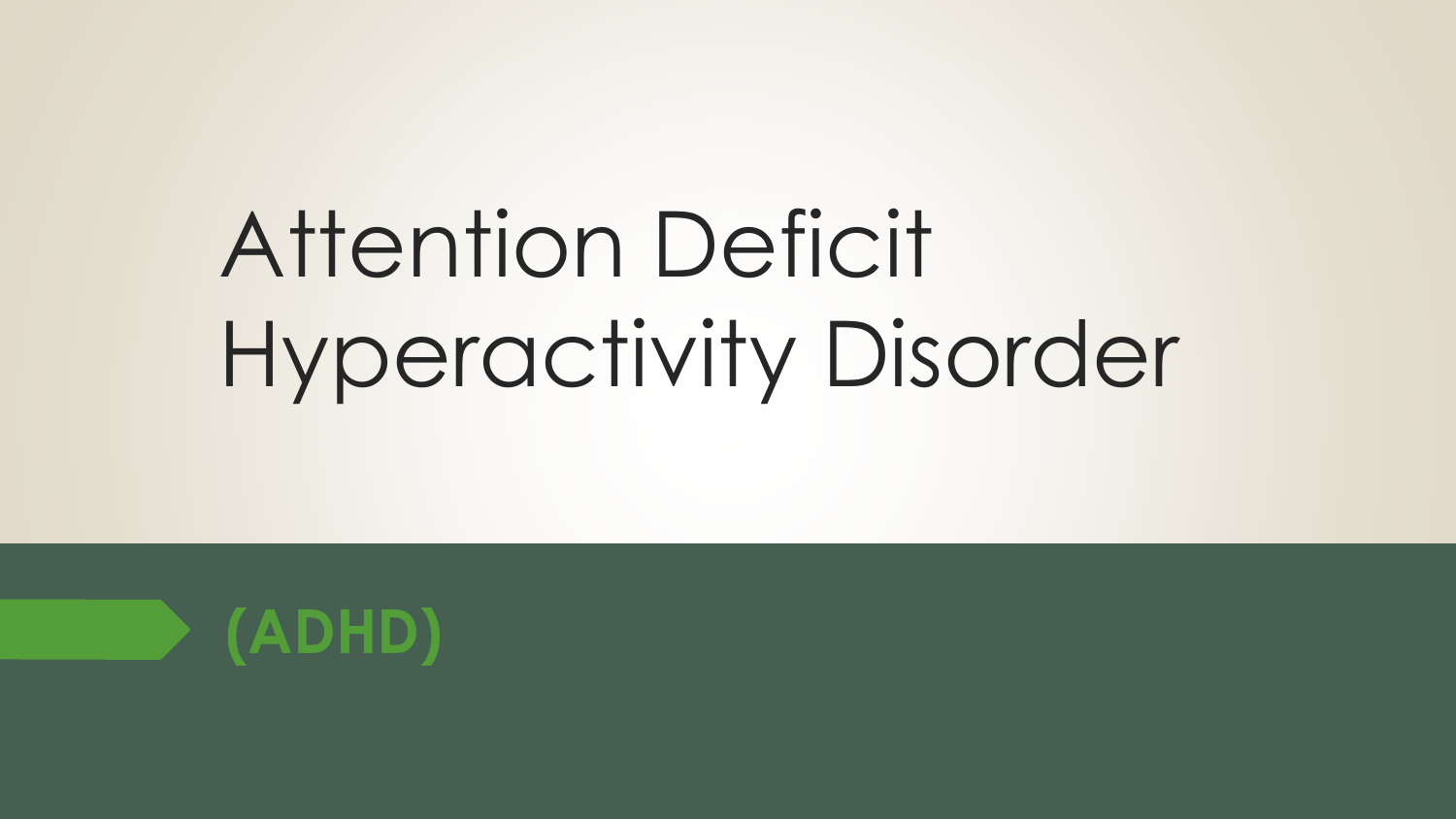### Attention Deficit Hyperactivity Disorder (ADHD)

**ADHD "is a condition that makes it unusually difficult for children to concentrate, pay attention, to sit still, to follow directions and to control impulsive behaviour" (Child Mind Institute, 2016, p. 2.)**

#### **Types of ADHD**

- Combined type: characterised by impulsive and hyperactive behaviours as well as inattention and distractibility
- **Impulsive/hyperactive type:** characterised by impulsive and hyperactive behaviour without inattention and distractibility
- Inattention/distractibility type: characterised predominately by inattention and distractibility without hyperactivity

#### **Symptoms:**

- Inattentive symptoms:
	- **Easily distracted**
	- Makes a lot of mistakes
	- Appears not to be listening
	- **Difficulty following instructions**
	- Has trouble arranging/organising belongings/task requirements
	- Finds sustained effort challenging
	- Can be very forgetful, loses items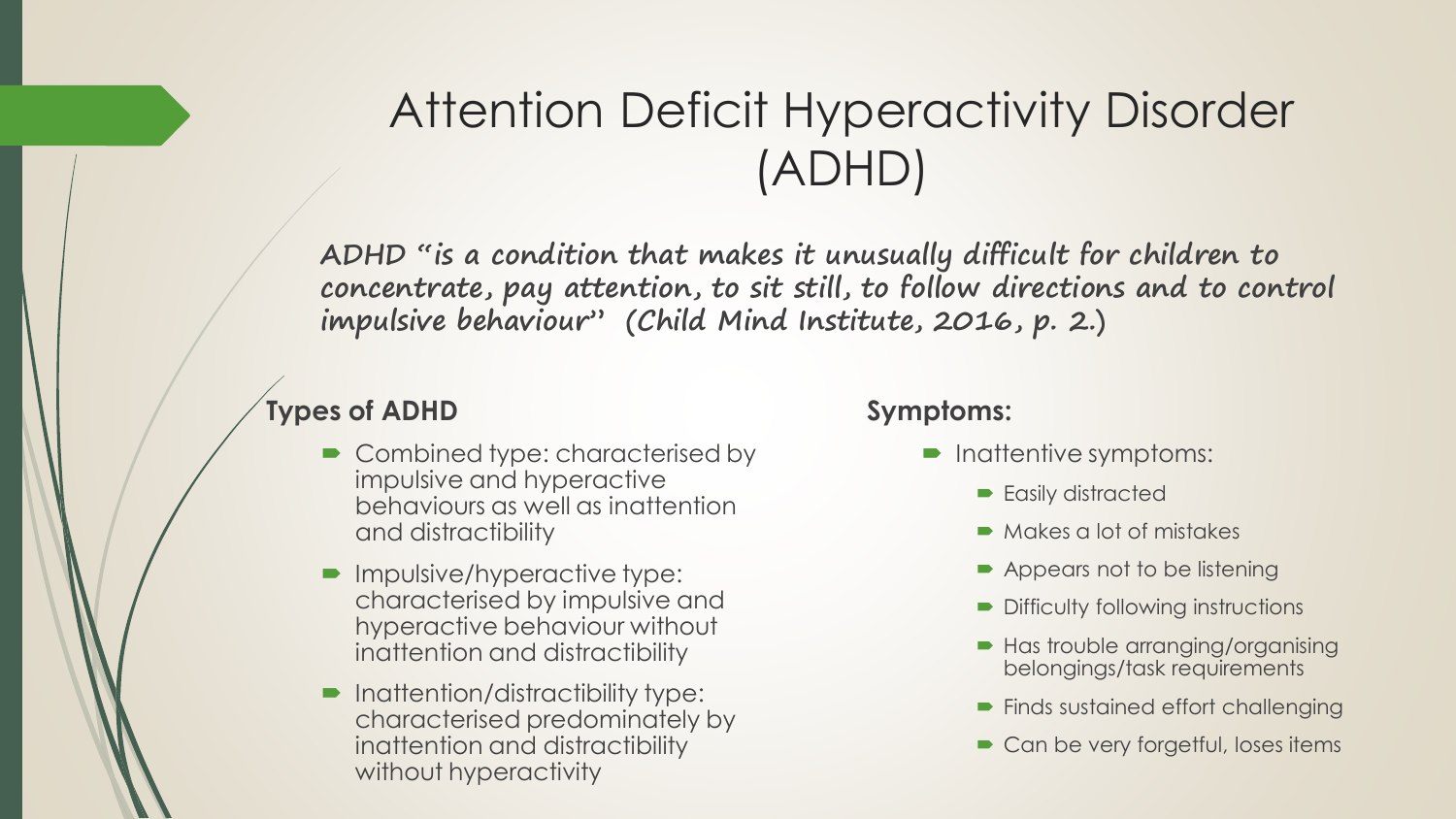### Attention Deficit Hyperactivity Disorder (ADHD)

#### **Symptoms:**

- Hyperactive & impulsive symptoms:
	- Restlessness, fidgeting
	- **Difficulty waiting for turns**
	- **Trouble staying still**
	- Difficulty playing quietly
	- Calling out
	- **Extreme impatience**
	- Always on the go
	- **Excessive talking, interrupting**
	- Difficulty not getting own way

#### **Assessment:**

- Pathway through Mental Health Services
- **P** Psychometric testing:
	- Child behaviour checklist can provide a screen
	- **Conners 3rd Edition:** 
		- Questionnaire of about 100 questions relating to the child's behaviour and functioning across the main ADHD traits. Also screens for associated disorders such as Oppositional defiance Disorder and Conduct Disorder
		- School, home and self report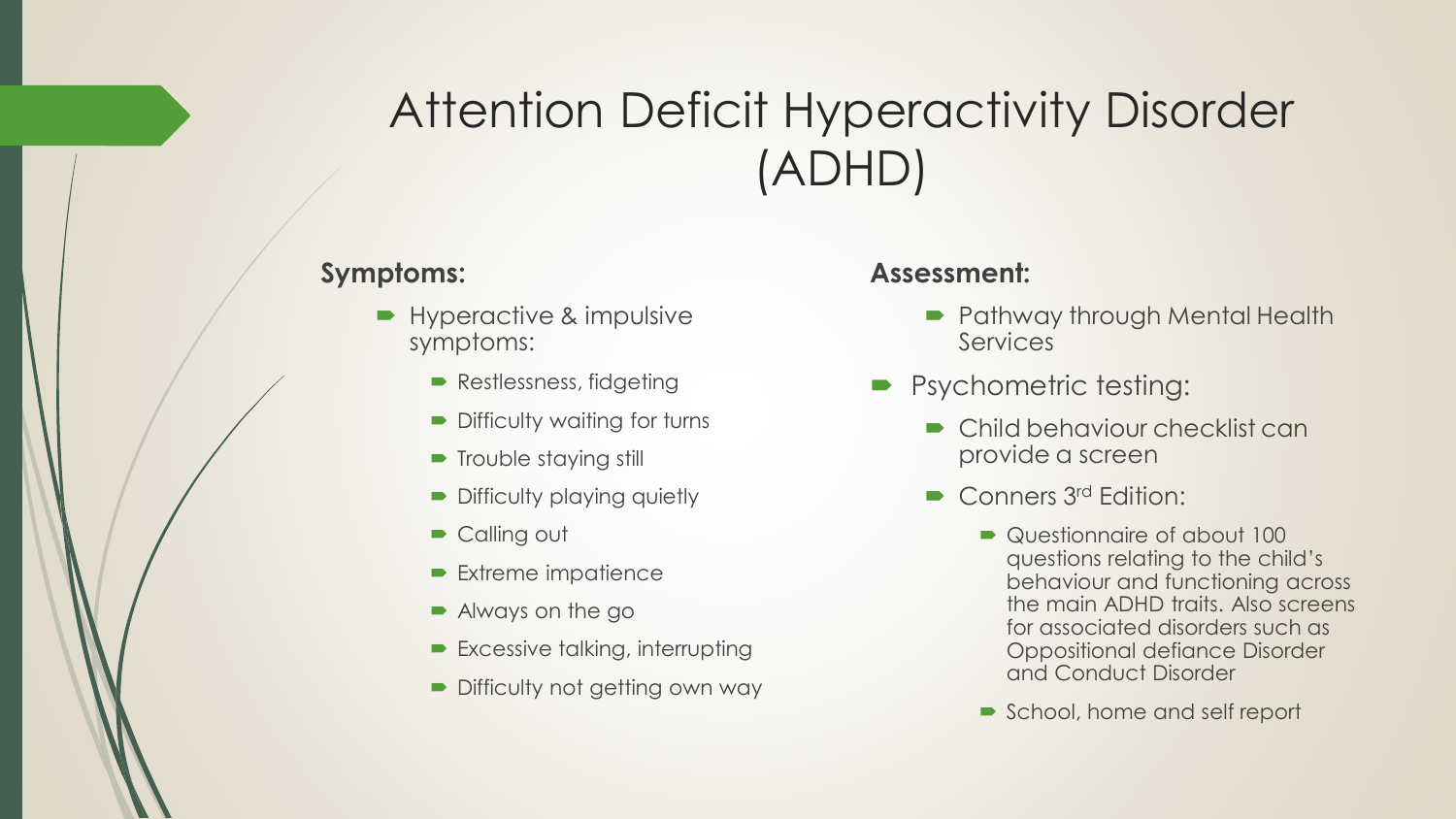### Attention Deficit Hyperactivity Disorder (ADHD)

#### **Prevalence & Genetics:**

- 7-9% of children; 4.4% of adults
- Male-female: 6:1, 3:1, 1:1
- $\blacksquare$  All levels of IQ
- All levels of socioeconomic status
- Family genetic transmission: 0.75-0.8
- $\blacksquare$  Inheritance not specific to subtype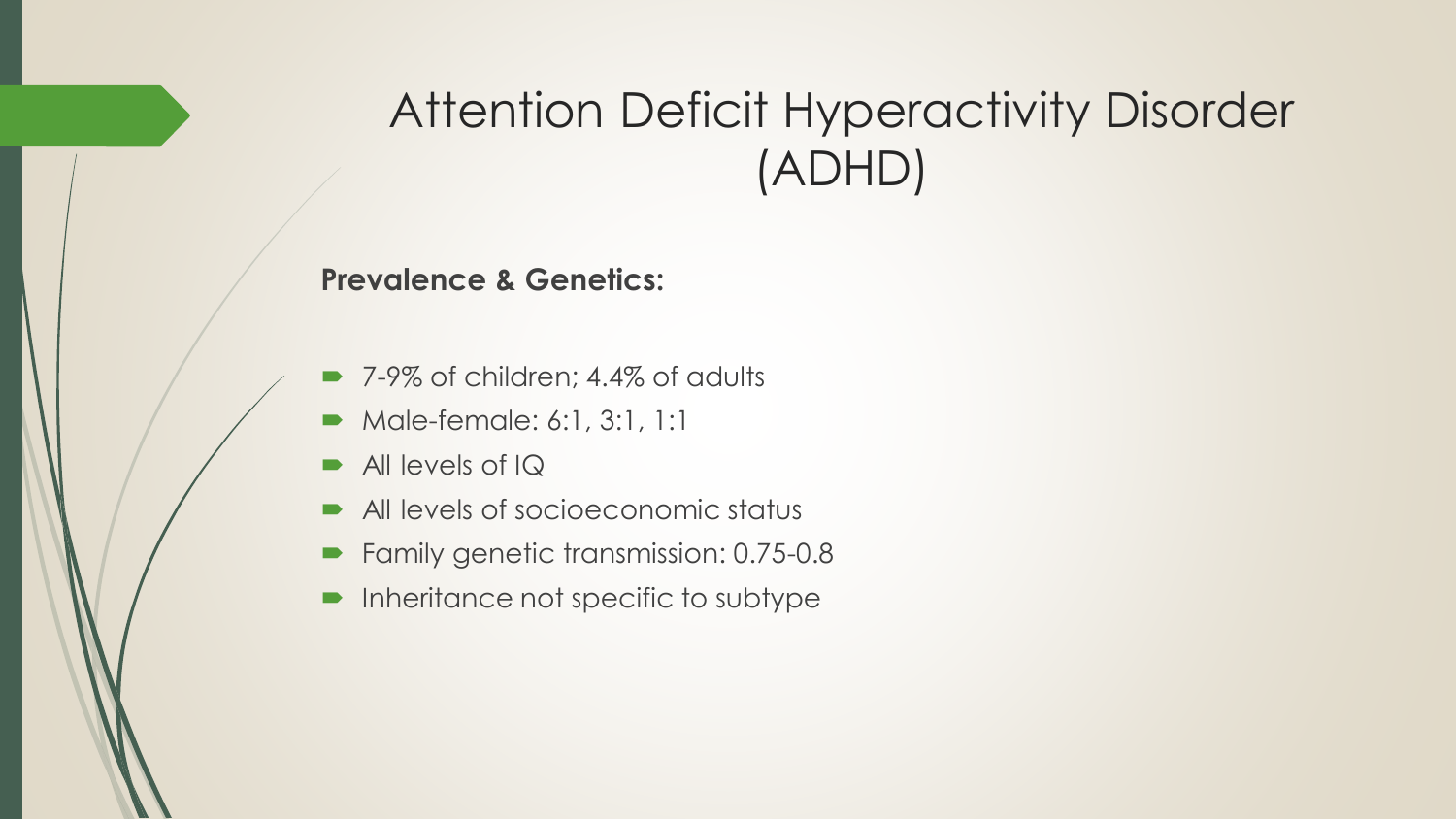### **Other Psychiatric Disorders Often Accompany ADHD**

**Other Psychiatric Disorders Often Accompany ADHD**



■ 70% of children with ADHD had at least one psychiatric disorder in addition to ADHD.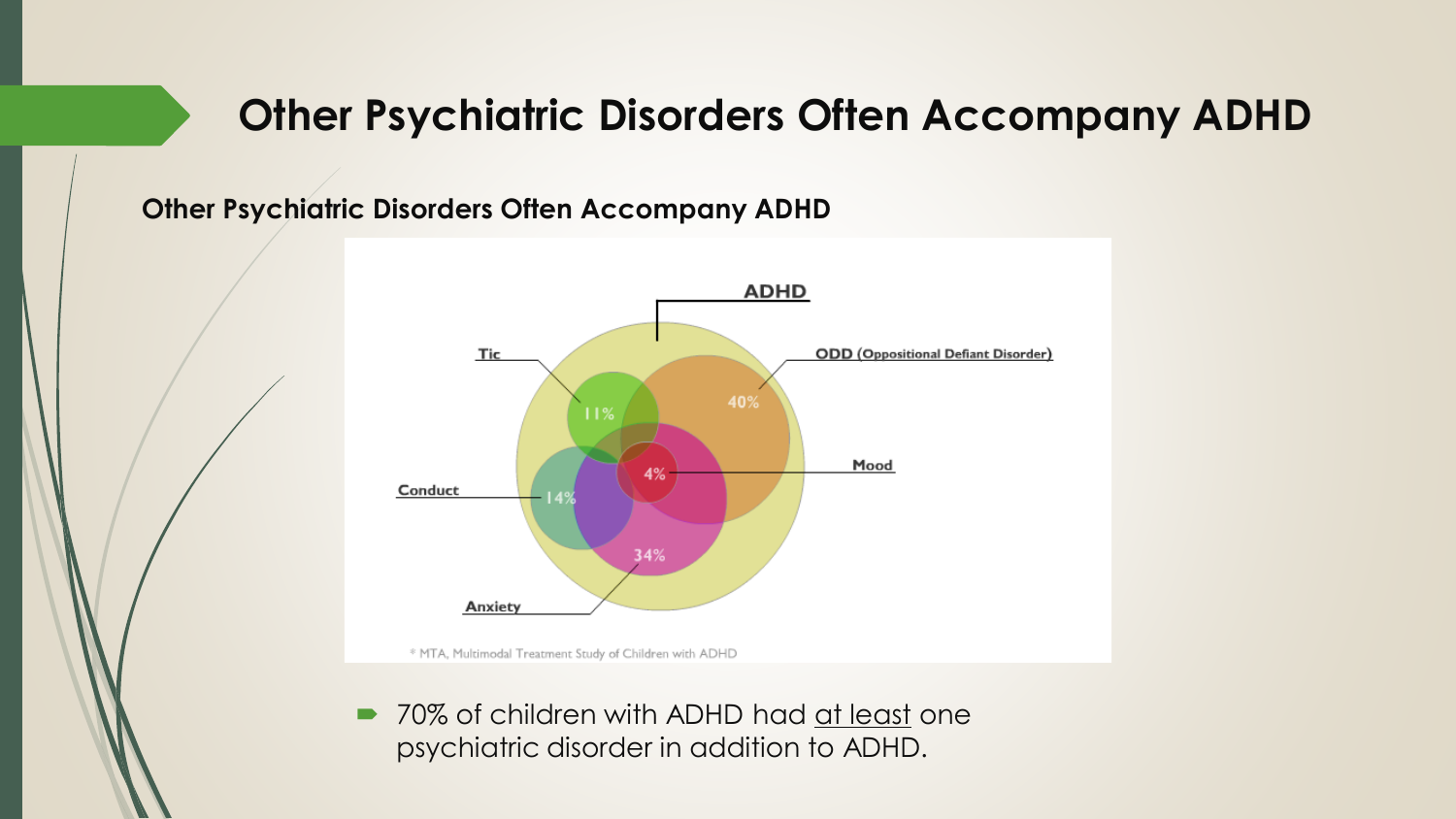# Tic Disorders

**Tics are sudden, abrupt, fast movements comprising various muscle groups, with or without vocal utterances, which occur involuntarily. Tics are brief but repetitive – though not rhythmic – and usually appear in short bursts or even series. They may be classified according to the degree of complexity (simple, complex) as well as their quality (motor, vocal) (Rothenberger et al, 2007).** 

**By the age of 10 or 11 years, children begin to report a premonitory urge. This can be any kind of sensation, typically a tickling, itching or prickling feeling, in the area of the muscle groups involved, announcing the imminent occurrence of a tic (Steinberg et al, 2010).**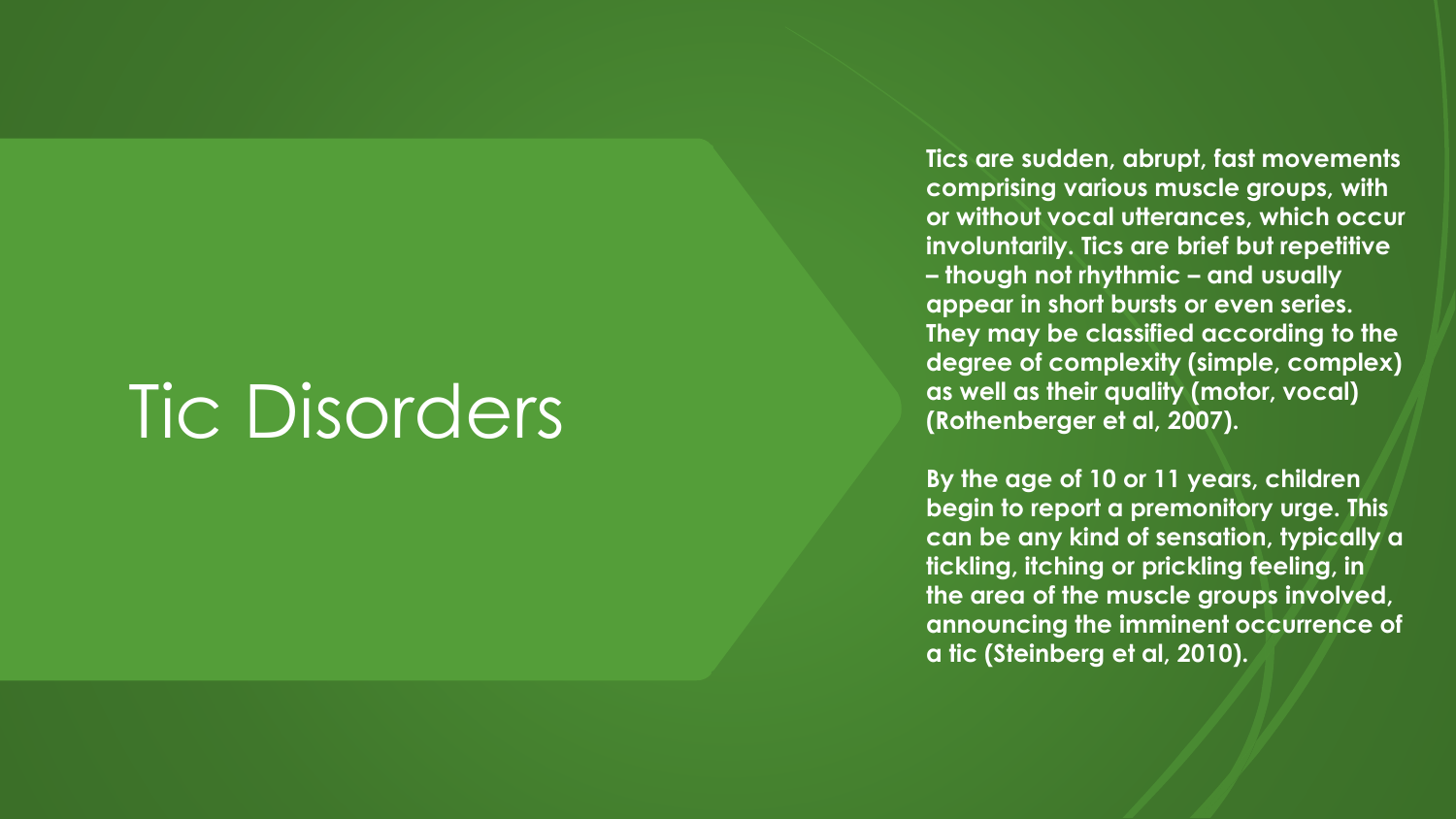### The Basics : Definition of a Tic

**Tics may range from a discrete, hardly noticeable flinching of the eye to a painful, socially incapacitating and subjectively shameful phenomena involving several muscle groups. Those afflicted by tics, as well as their family, may experience substantial suffering due to the symptoms, be it through bullying or to inappropriate response by caregivers resulting in a dysfunctional parent-child relationship.** 

Motor movement or vocalization that is:

- **D** Involuntary
- **Sudden**
- **Rapid**
- **Recurrent/Repetitive**
- Non-rhythmic
- **Short bursts or series**
- Various muscle groups
- Simple or complex
- **Transient or chronic**
- **Premonitory urge**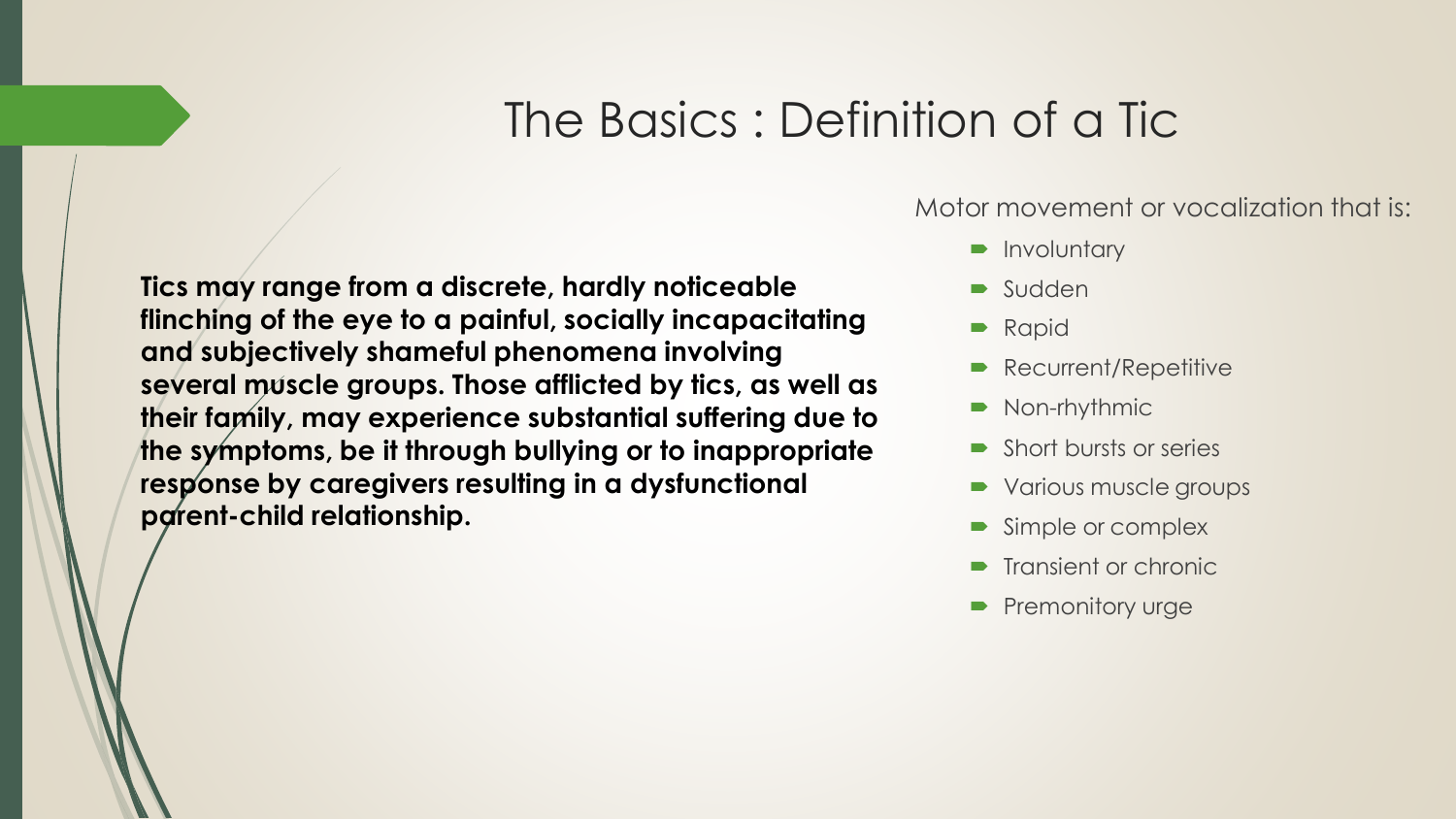### Tic Disorders: Multiple types

#### Table H.2.1 Classification of tic disorders according to ICD-10 and **DSM-IV**

| $ICD-10$ |                                                                                             | <b>DSM-IV</b> |                                                      |
|----------|---------------------------------------------------------------------------------------------|---------------|------------------------------------------------------|
|          | F95.0 Transient tic disorder                                                                |               | 307.21 Transient tic disorder                        |
|          | F95.1 Chronic motor or yocal tic disorder                                                   |               | 307.22 Chronic motor or vocal tic disorder           |
|          | F95.2 Combined vocal and multiple motor<br>tic disorder (Gilles-de-la-Tourette<br>syndrome) |               | 307.23 Tourette's disorder                           |
|          | F95.8 Other tic disorder                                                                    |               | 307.20 Tic disorder NOS (not otherwise<br>specified) |
| F95.9    | Unspecified                                                                                 |               |                                                      |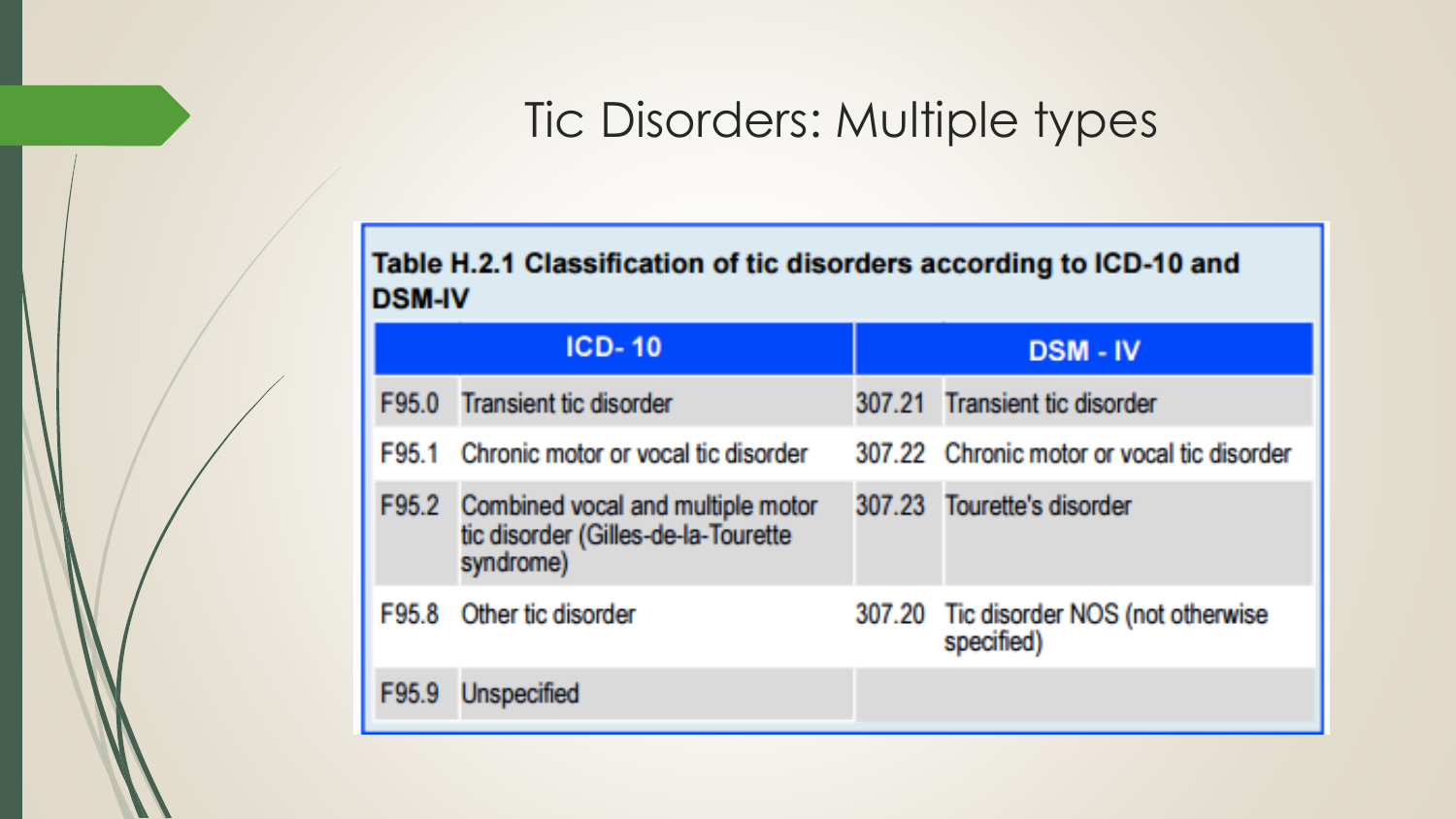### Tic Disorders: Motor and Vocal Tics

#### **Motor Tics**

- **Range**
- Simple & sudden
	- $\blacktriangleright$  Eye blink
	- **•** Grimace
- Complex behavioral patterns
	- Crouching or hopping
	- Copropraxia
	- $\blacktriangleright$  Echopraxia
	- Self harm

#### **Vocal / Phonic Tics**

- **Involuntary utterances**
- Sounds, noises, sentences, or words
	- **Simple**
	- Complex
		- Coprolalia
		- $\blacktriangleright$  Echolalia
		- **Palilalia**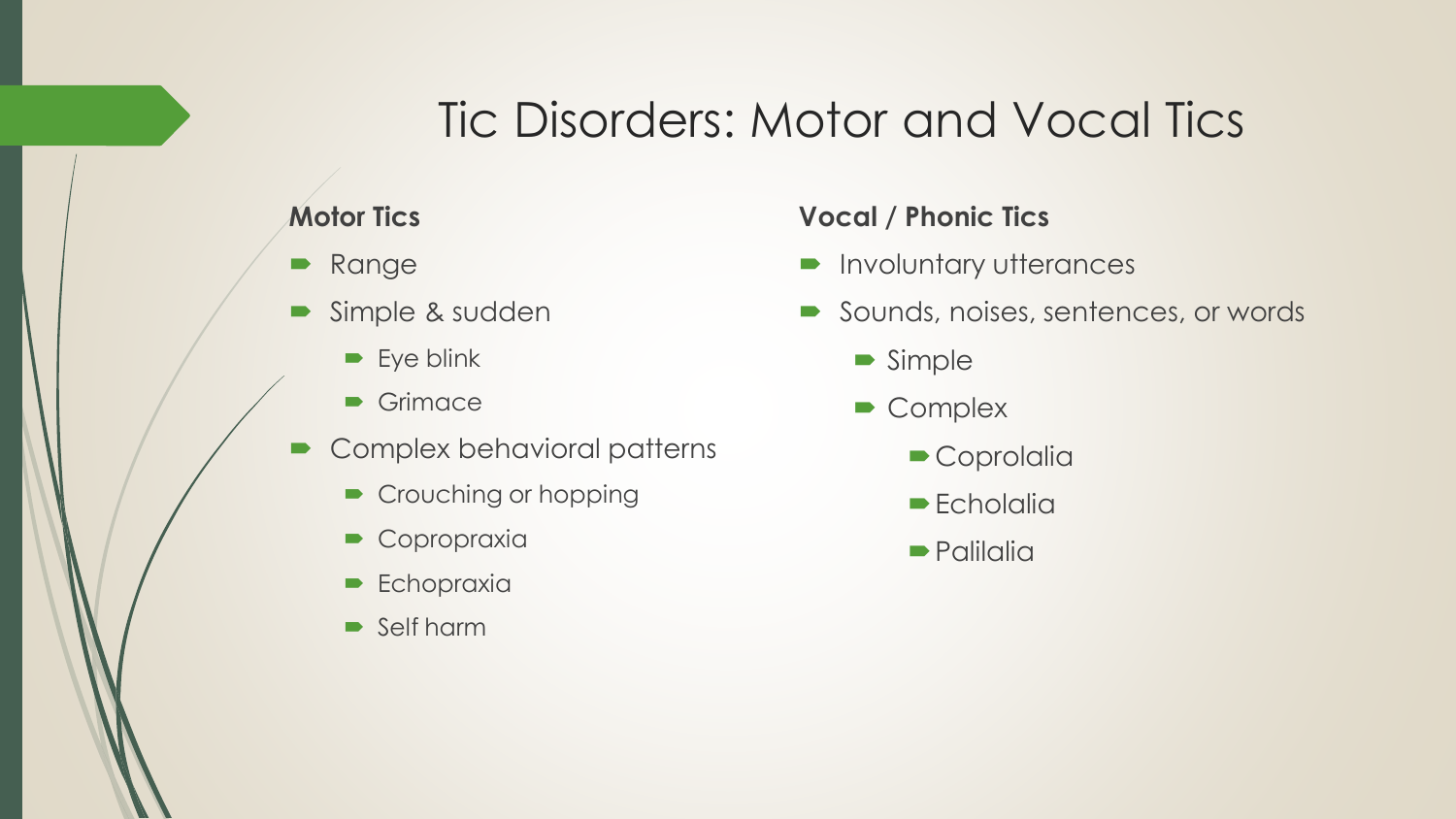### Tic Disorders: Common Motor and Vocal Tics

|              | <b>Motor Tics</b>               | <b>Vocal Tics</b>                       |
|--------------|---------------------------------|-----------------------------------------|
| $\mathbf{G}$ | Eye blinking                    | Coughing<br>$\bullet$                   |
| $\mathbf{G}$ | Rolling of eyes                 | Throat clearing<br>$\blacksquare$       |
| $\Omega$     | Grimacing                       | Sniffing<br>$\blacksquare$              |
| $\mathbf{G}$ | Shaking of head                 | Whistling<br>$\blacksquare$             |
| Ù.           | Twitching of shoulders          | Grunting<br>۰                           |
| $\alpha$     | Twitching of torso and pelvis   | Animal sounds<br>$\bullet$              |
| $\mathbf{G}$ | Twitching of abdomen            | Uttering of syllables<br>$\blacksquare$ |
| Œ            | Movements of the hands and arms | Uttering of words<br>$\bullet$          |
| $\alpha$     | Movements of the feet and legs  | Shouting<br>$\blacksquare$              |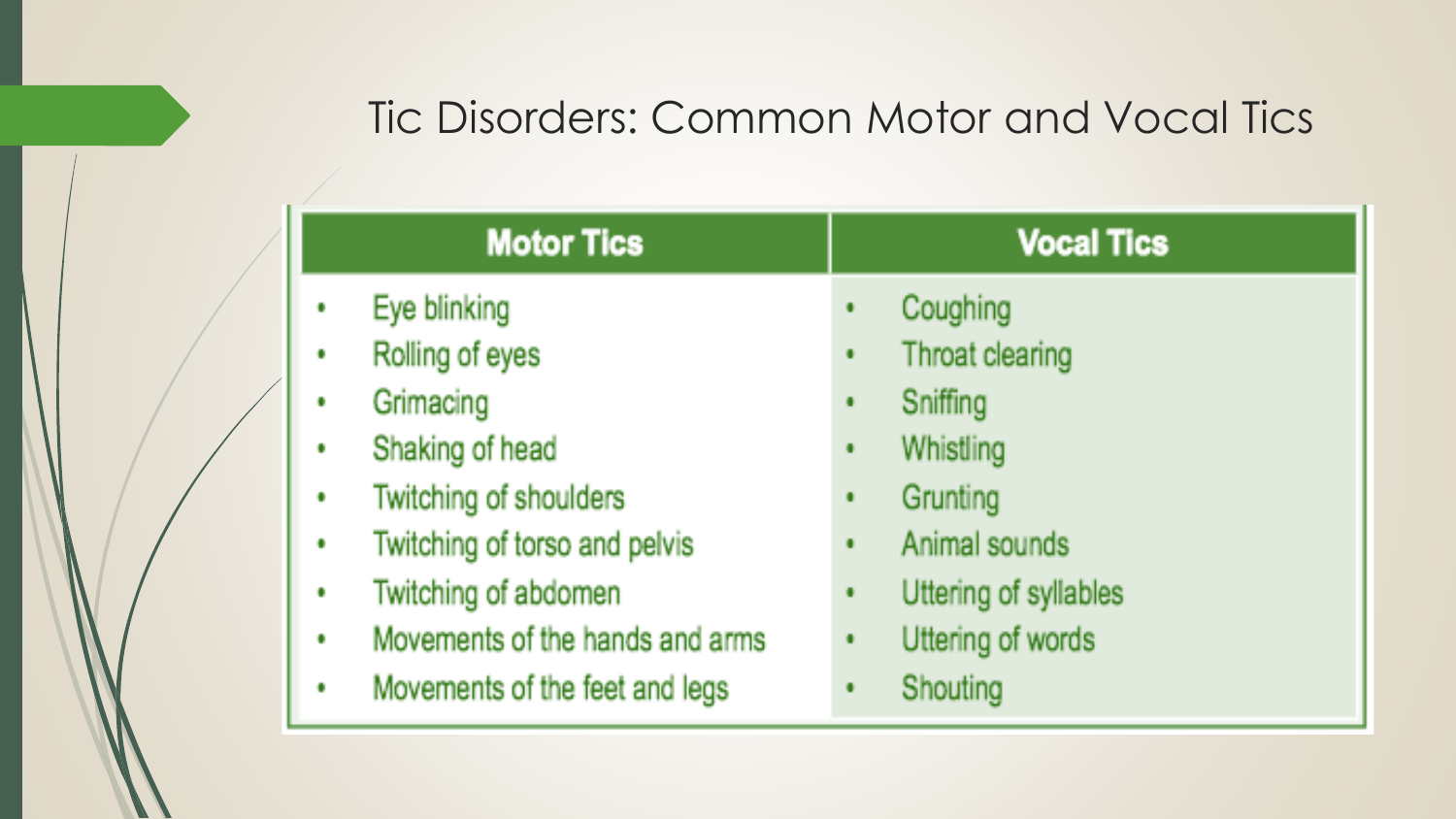### Transient**\*** Tic Disorders

- Symptoms less than 12 months
- Mostly school age
- Usually no specific treatment

#### **\* Provisional" in DSM-5**

Whether a transient or a chronic tic disorder is present depends on the duration of symptoms: in the case of a transient tic disorder, symptoms last less than 12 months. Transient tic disorders mostly occur in school age children and usually do not require specific treatment.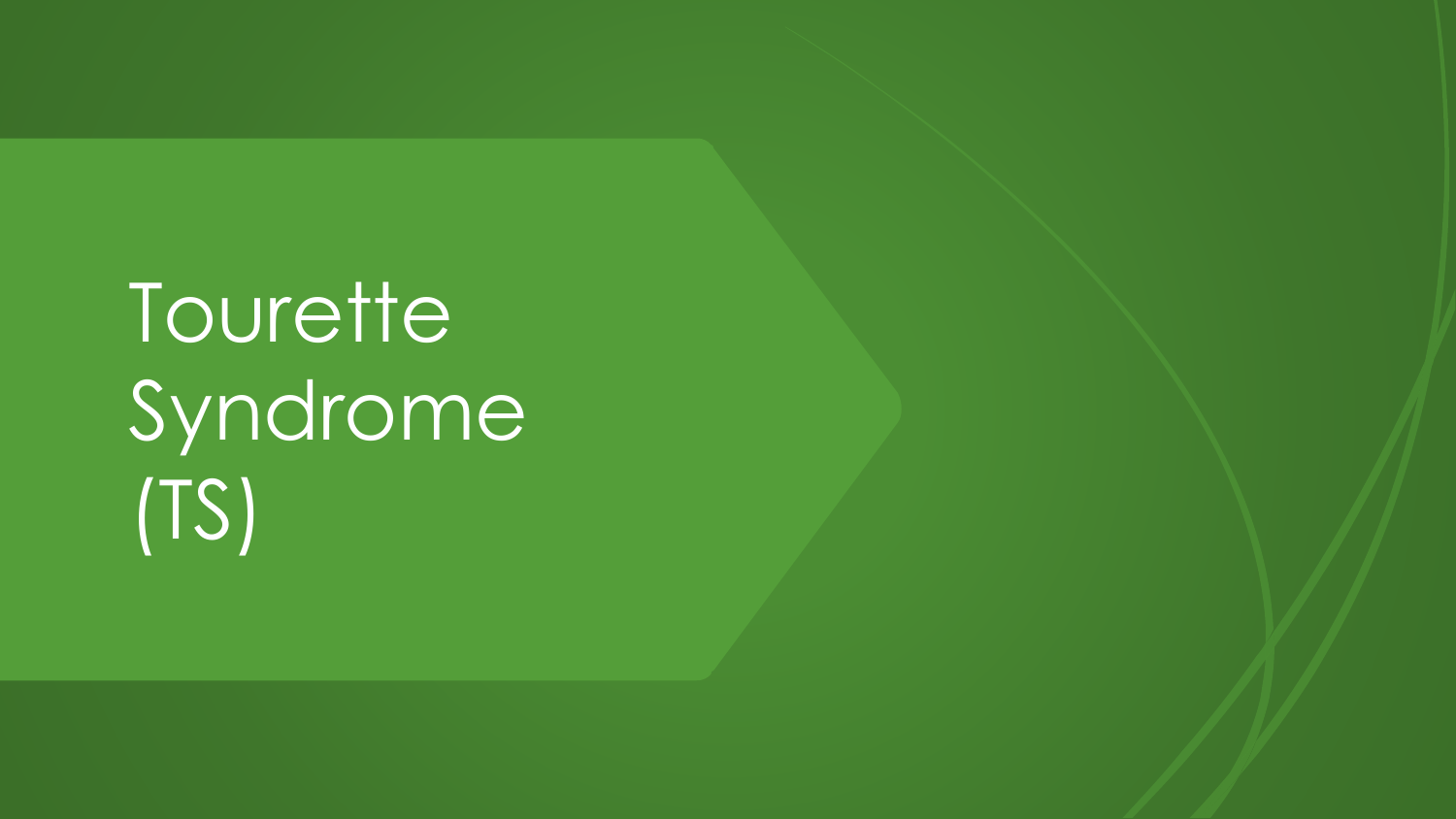**A physical disorder of the brain which causes: involuntary movements (motor tics) and involuntary vocalizations (vocal tics)**

Children report uncomfortable nervous feelings Like they are going to explore just prior to tics. (Walter & Carter, 1997)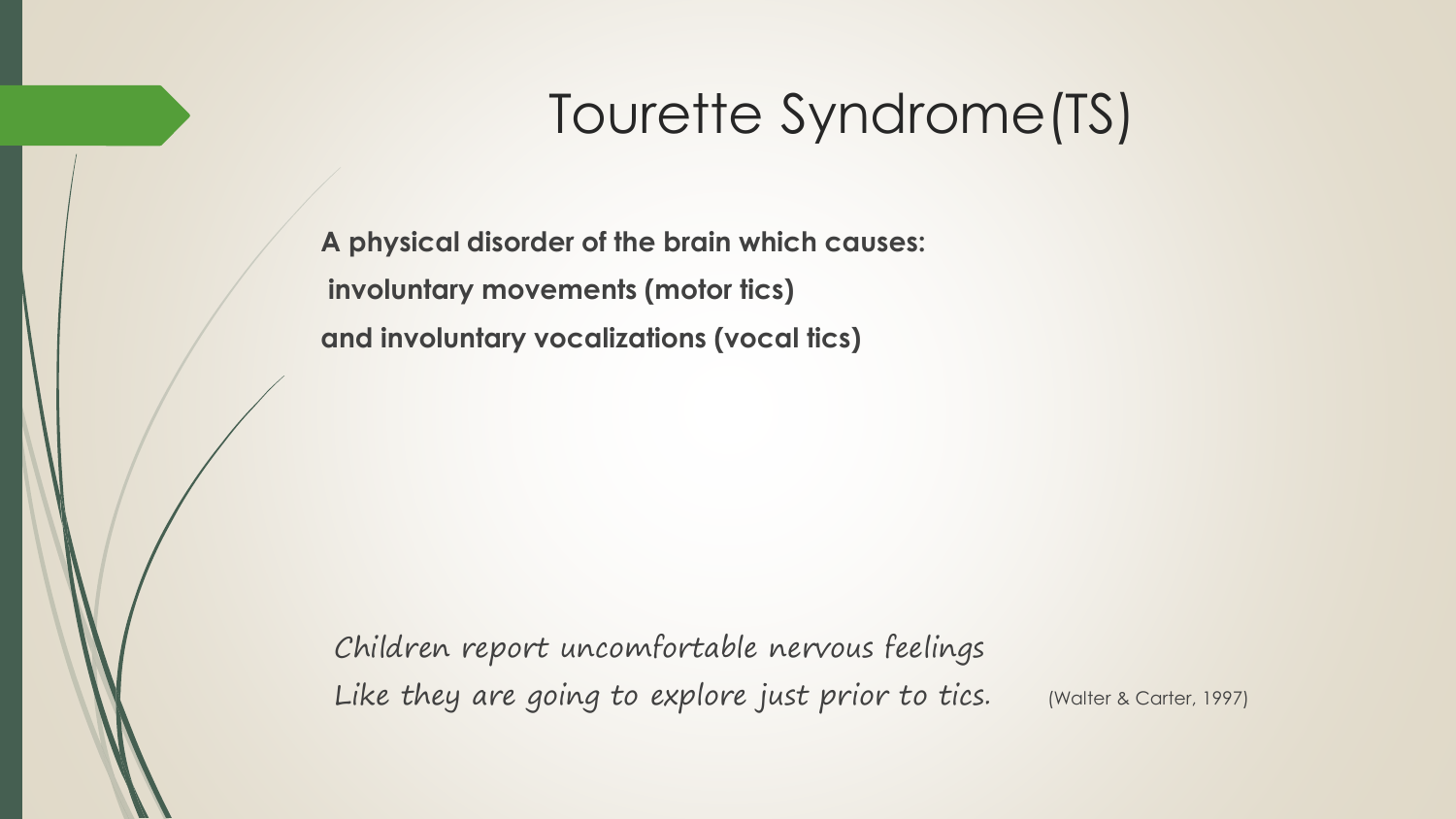#### **MOST develop**

- $\bullet$  eye tic first
- **Figure 1** facial tics or involuntary sounds
- others within weeks or months
	- **Common examples: head jerks,** grimaces, hand-to-face movements

#### **Symptoms can:**

- change over time
- vary (frequency, type, location, or intensity)
- increase in intensity during early adolescence (12-15)
- improve in less extreme cases during adulthood

#### **Prevalence**

- 1 in 1000 children
- Boys outnumber girls 3 to 1
- 50-70% of diagnoses have hereditary bases
- Symptoms visible by 7, but signs as early as 5 years (Crawford et al., 2005)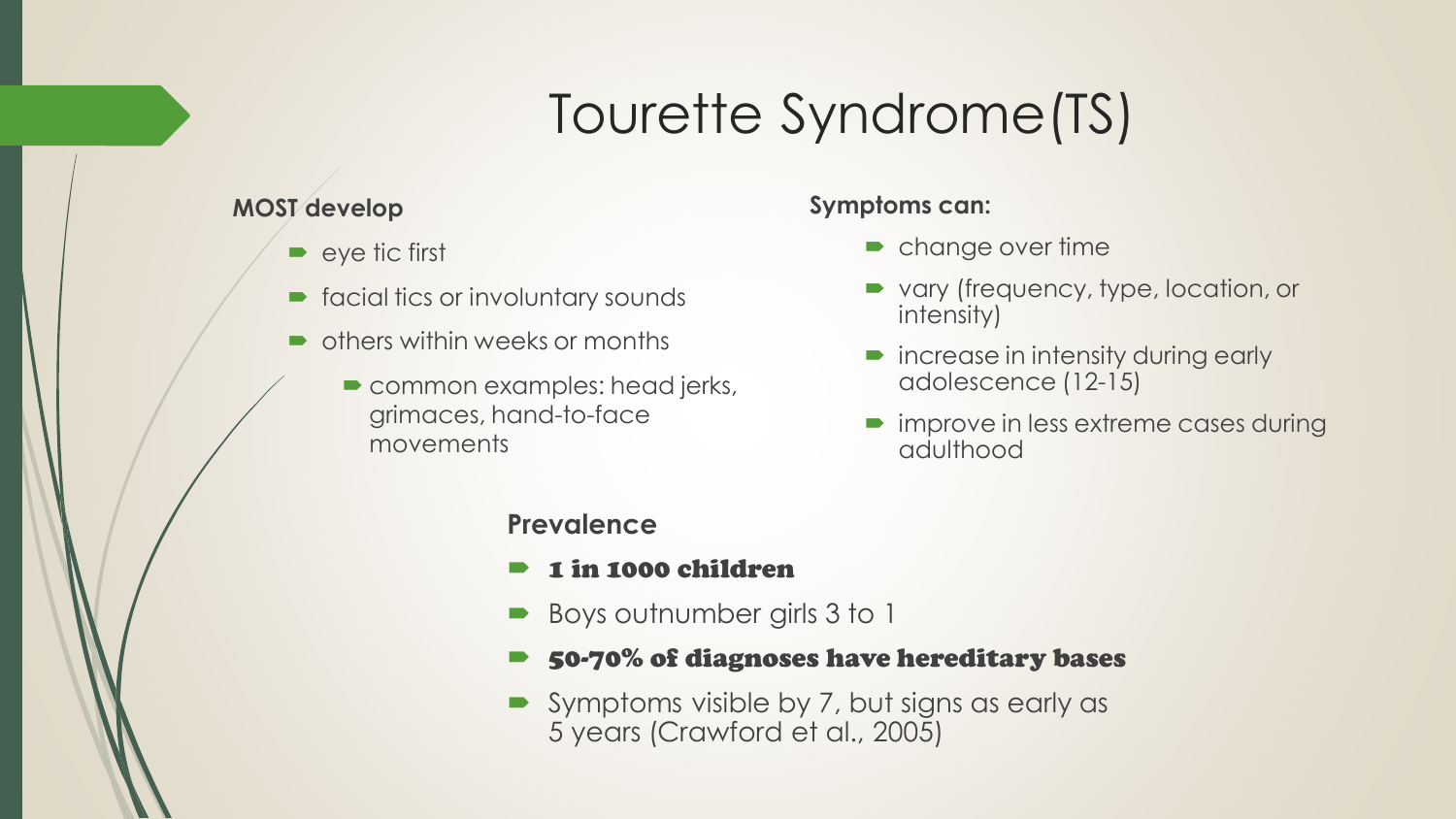#### **Examples of Tics:**

VOCAL: **Simple:**

- throat-clearing
- sniffing
- coughing
- grunting
- spitting
- yelling
- belching

VOCAL: **Complex:**

animal sounds

context

**P** palilalia

 $\bullet$  echolalia

coprolalia

repeating words

or phrases out of

MOTOR: **Simple:**

- blinking eyes
- $\blacksquare$  jerking neck
- **Shrugging shoulders**
- flipping head
- $\blacktriangleright$  kicking
- tensing muscles
- sticking tongue out
- finger movements

#### MOTOR: **Complex:**

- facial gestures (eye rolling)
- grooming behaviors
- smelling things
- **•** touching
- **D** jumping
- hitting
- biting
- echopraxia
- copropraxia
- **Self-injurious behaviors**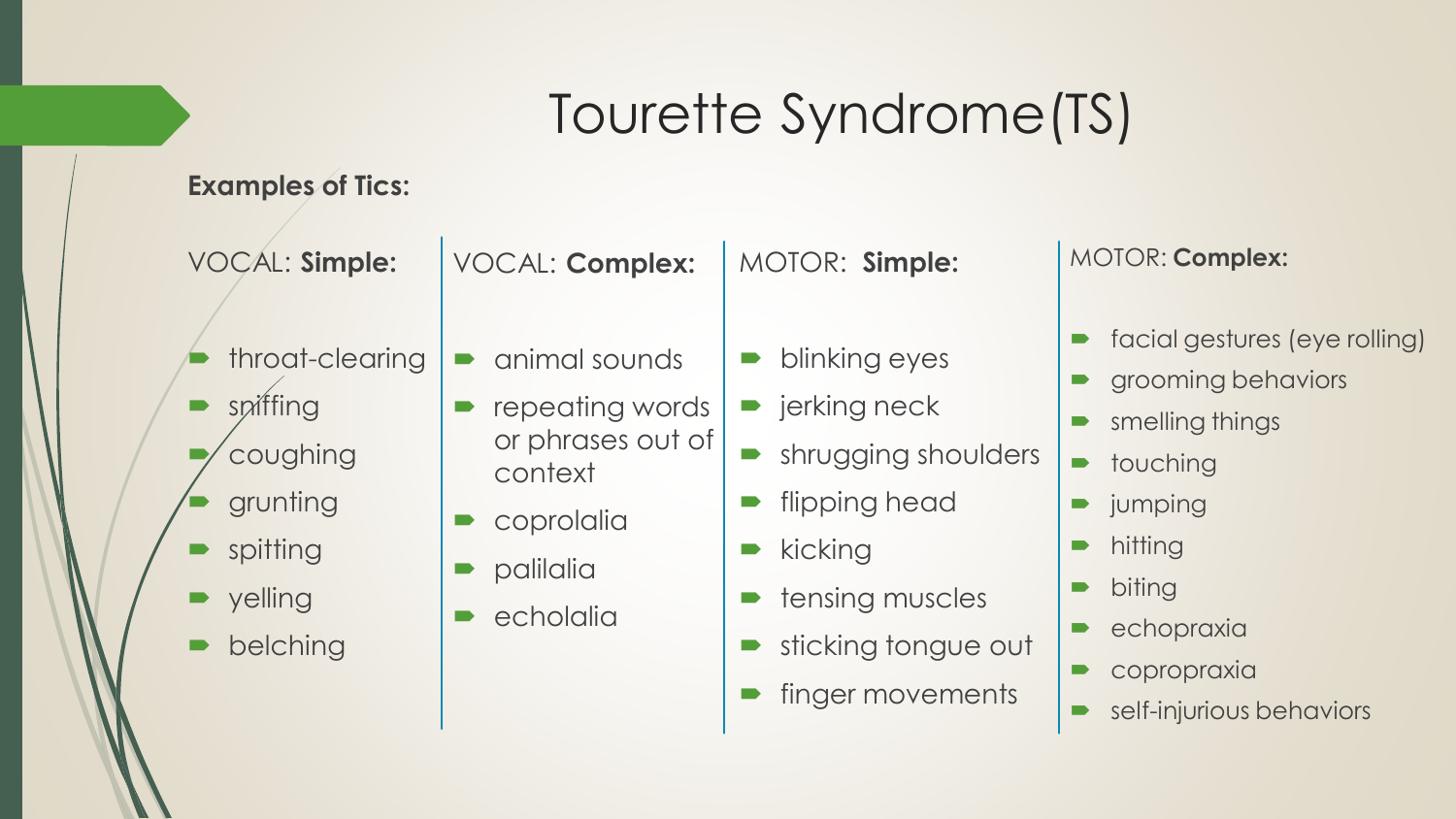#### **DSM-V**

- Onset before age 18 (typically around age 7 and lasts a lifetime)
- person has both multiple motor and one or more verbal tics
- tics occur many times a day (usually in clusters), nearly every day or intermittently for more than a year

#### **Diagnostic Pathway**

- Currently no set pathway for diagnosing
- Does not meet criteria for developmental pathways
- Does not meet criteria for Mental Health pathways

#### **Limitations of the current pathway**

- Given that TS is classed as a neurological disorder it doesn't fall into any of the well established diagnostic pathways.
- This presents difficulties not only with diagnostics but also for accessing further supports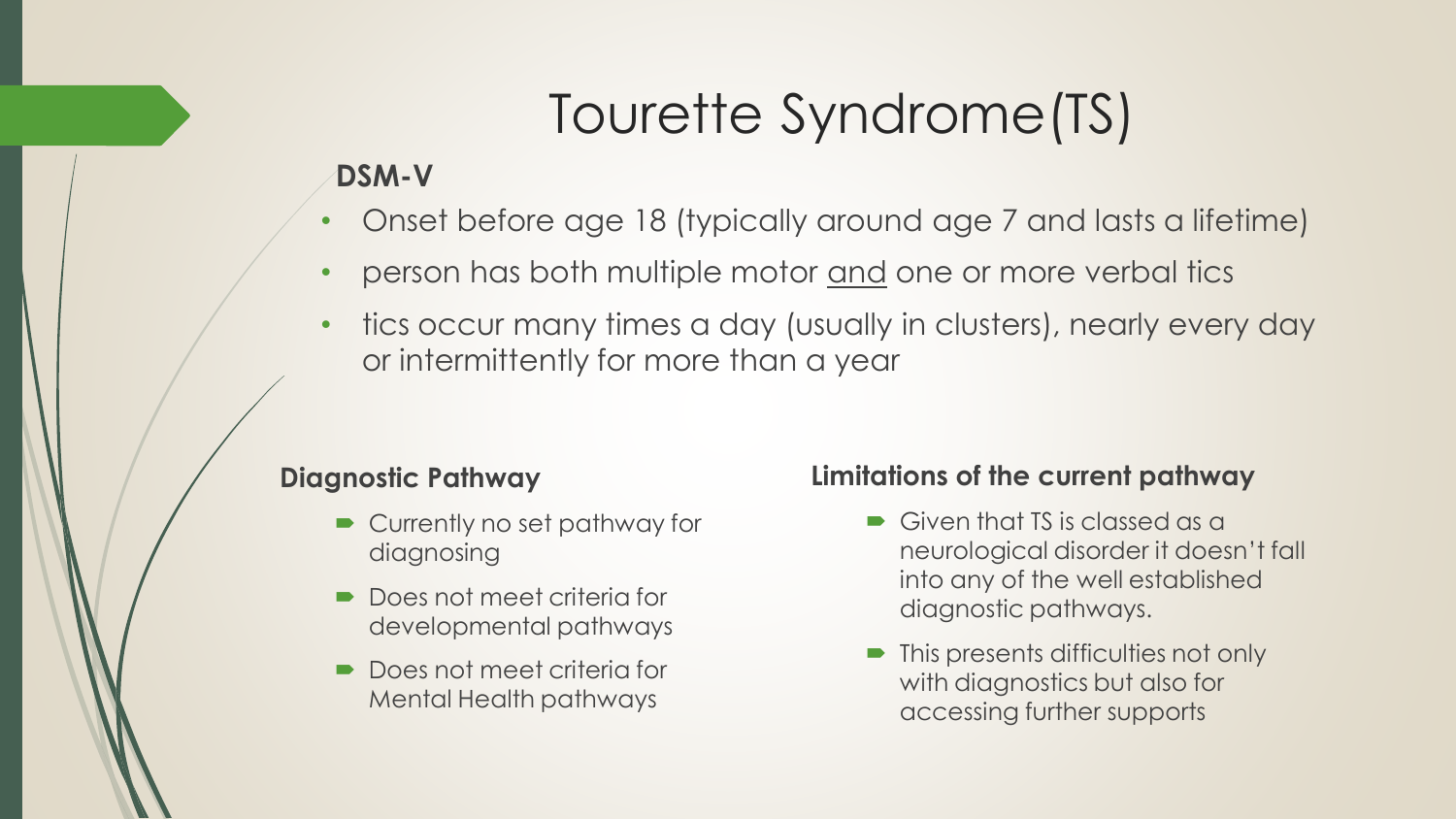### **Combined Treatment for ADHD and Tics**

- When a child has both ADHD and tics, the healthcare provider evaluates which symptoms are causing the **most difficulties** for the child. The condition that is causing the most distress or impairment is generally **treated first**. Treatment for the second condition often begins after the first condition starts to **improve**.
- Sometimes it is necessary to start treatment for **both conditions** at the same time. Medication may be needed for children with ADHD and Tourette Syndrome. The provider may decide to treat **mild symptoms** of both ADHD and tics with an alpha agonist, a nonstimulant medication such as **clonidine or guanfacine**, which can reduce both symptoms. Their most common side effects are **tiredness and fatigue**.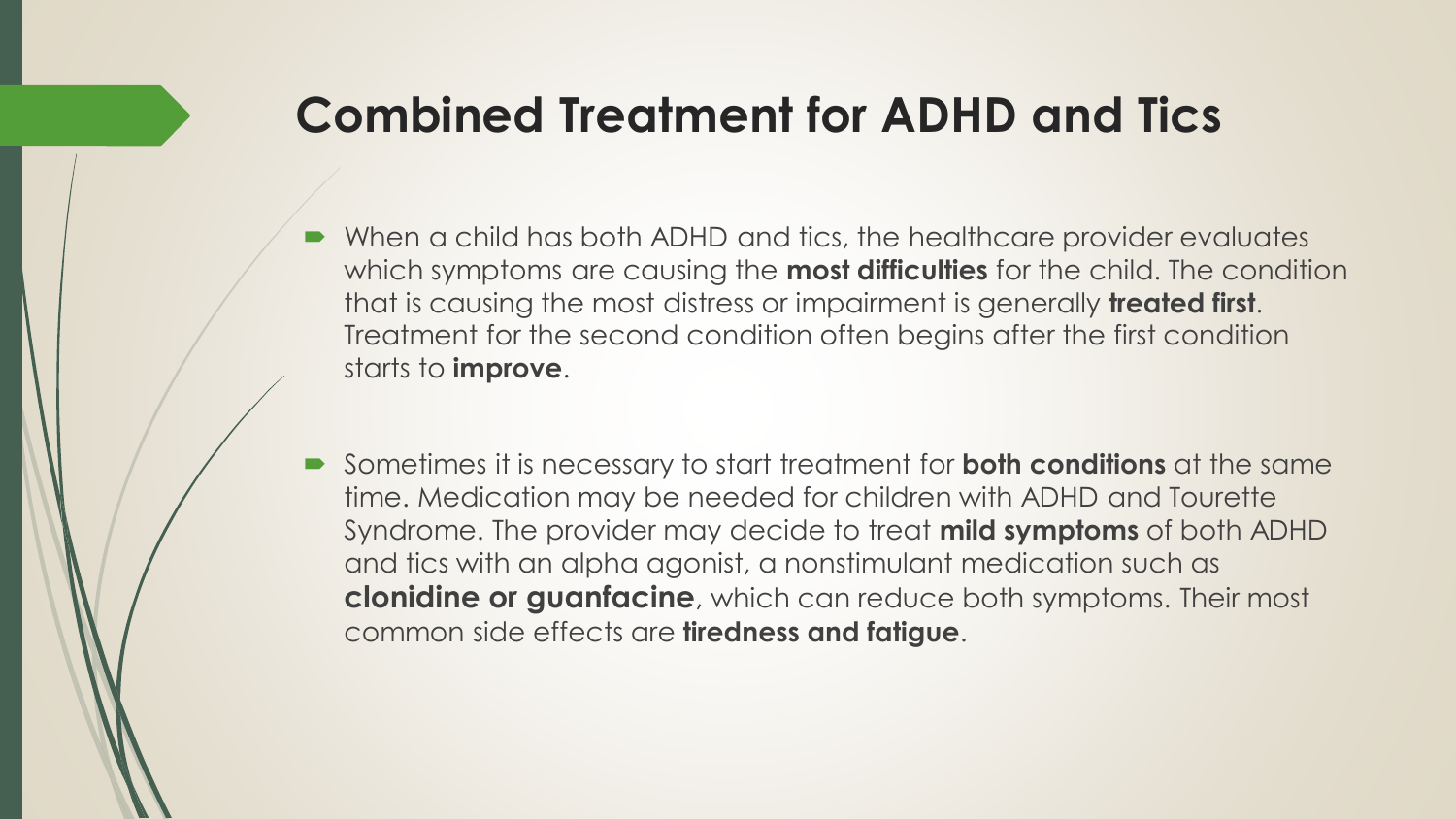### **Combined Treatment for ADHD and Tics**

- If ADHD symptoms are the most problematic, then treatment with a **stimulant medication** is generally recommended.
- Stimulants are highly effective for all ADHD symptoms, including in children with ADHD and tics. Although there is no scientific evidence that stimulants increase tics in children with ADHD and tic disorders, some children may experience a temporary increase when stimulants are started or doses are increased.
- Recent studies report that short-term stimulant medication, especially **methylphenidate** (Ritalin, Concerta, Metadate), seems to be **safe** and **well tolerated** in children who have chronic tics or TS and co-occurring ADHD. Children who were given methylphenidate did not develop more frequent tics when compared with those who were not given the medication.
- Tics may be more likely to **increase** with the **dextroamphetamines (Dexedrine, Adderall, Vyvanse, ProCentra)** compared to **methylphenidate**.
- In the long run, **ADHD symptoms** can potentially cause more difficulty than tics in children with both conditions, so it is important to make sure that the **ADHD** is adequately treated.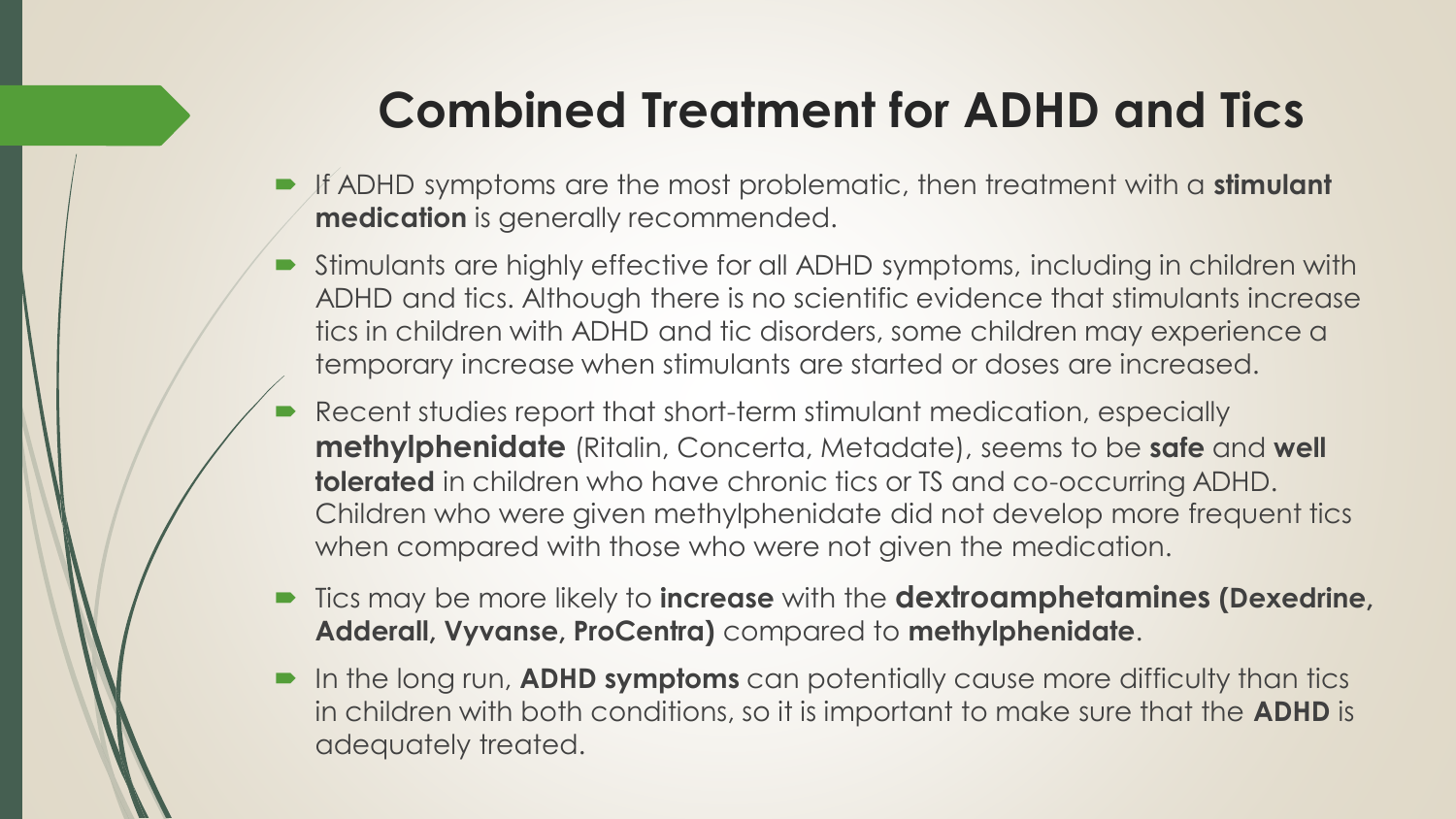### **Combined Treatment for ADHD and Tics**

- **Behavior therapy**, including **parent training**, can address both types of symptoms.
- **CBIT training** components that teach children about managing **stress and anxiety**, such as relaxation and mindfulness, can also help with ADHD symptoms.
- **Parent training** in behavior management focuses on **positive communication**, **supportive routines and structures, and consistent positive discipline**.
- The therapist can help parents understand how to best support the specific needs of their child, including the treatment of **other behavioral**, **emotional**, or **learning disorders** that may occur along with both **ADHD and tic disorders**.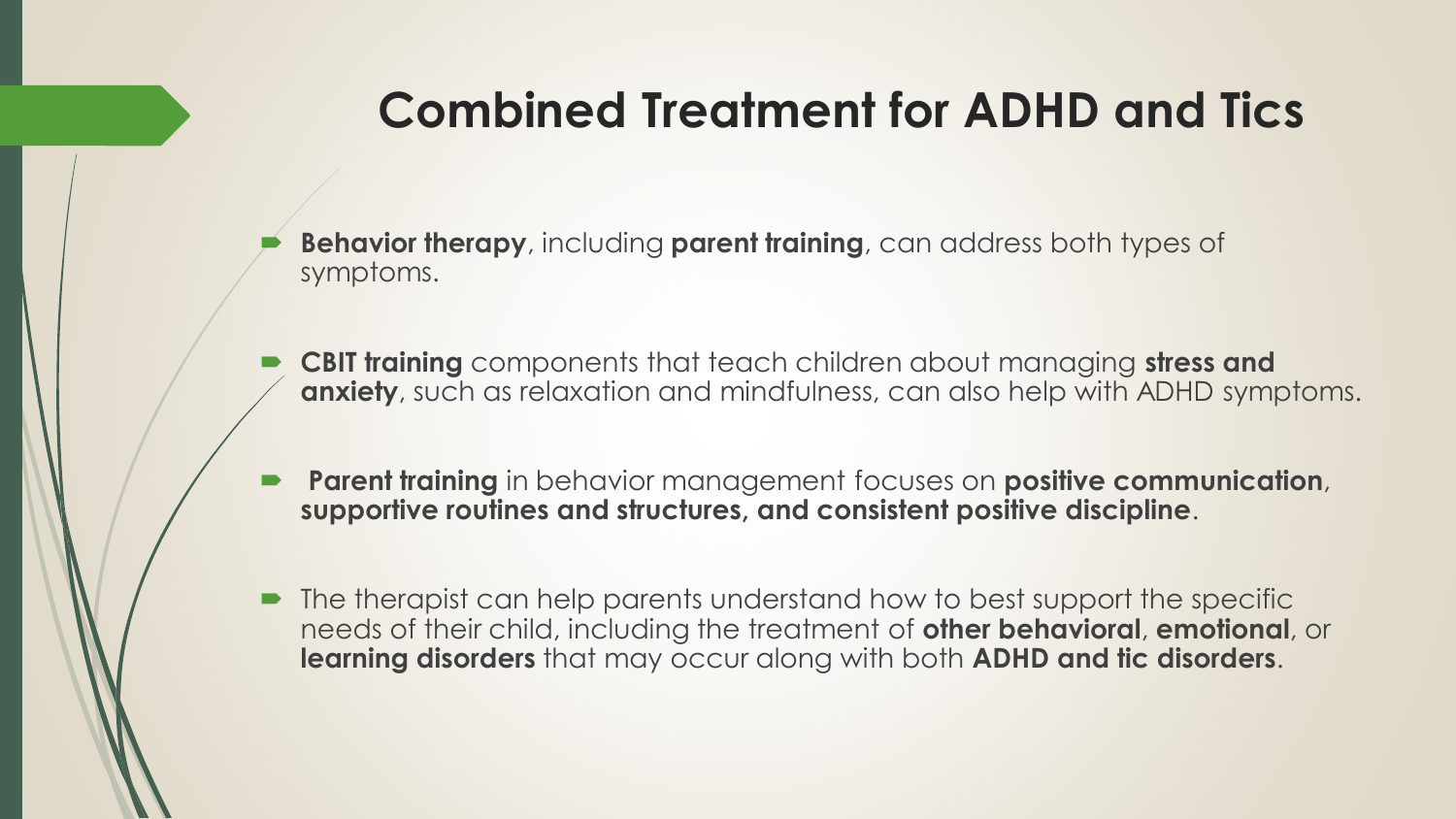Algorithm for the Pharmacological Treatment of ADHD with Comorbid Tic **Disorder** 

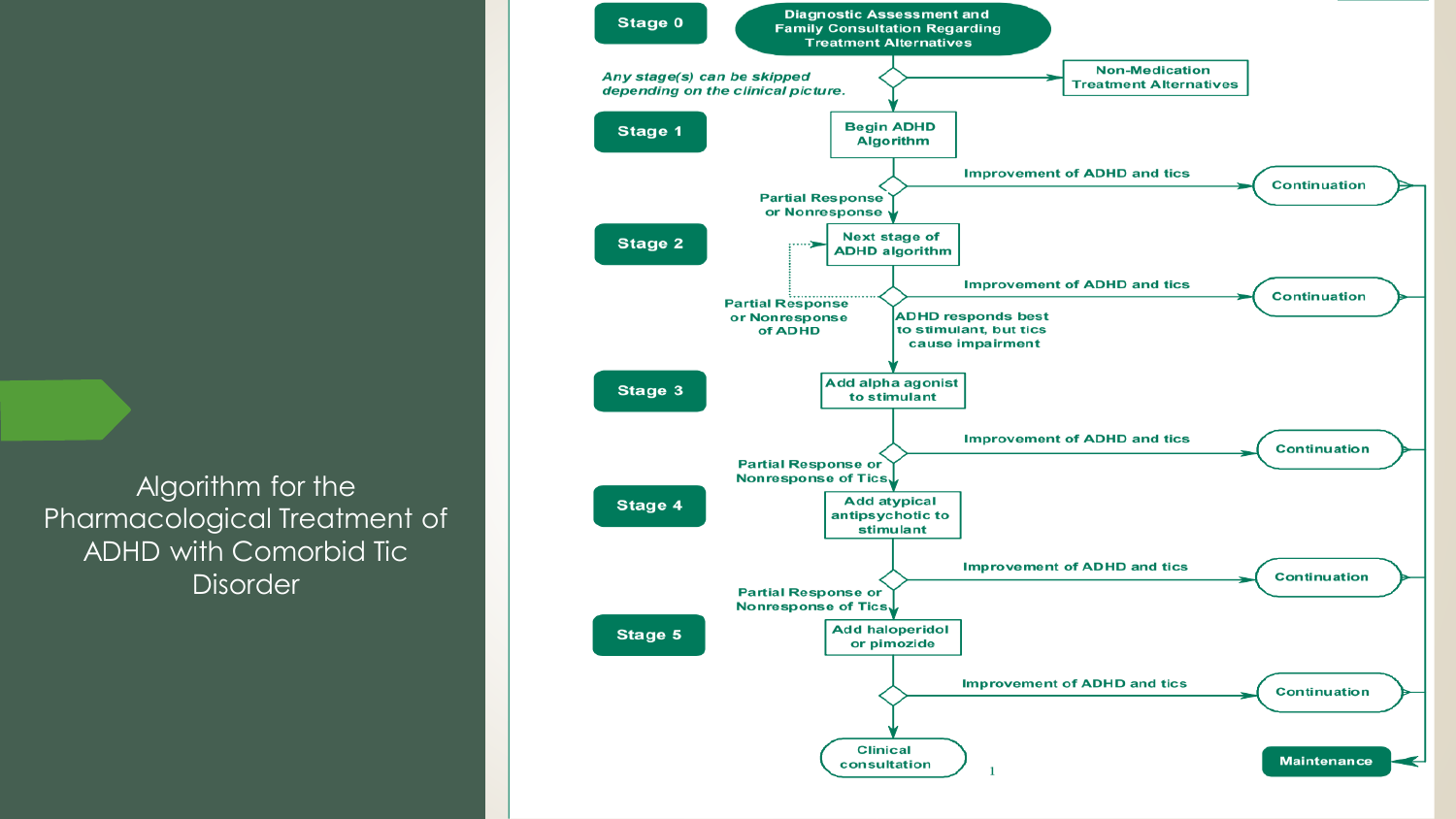Obsessive Compulsive Disorder (OCD)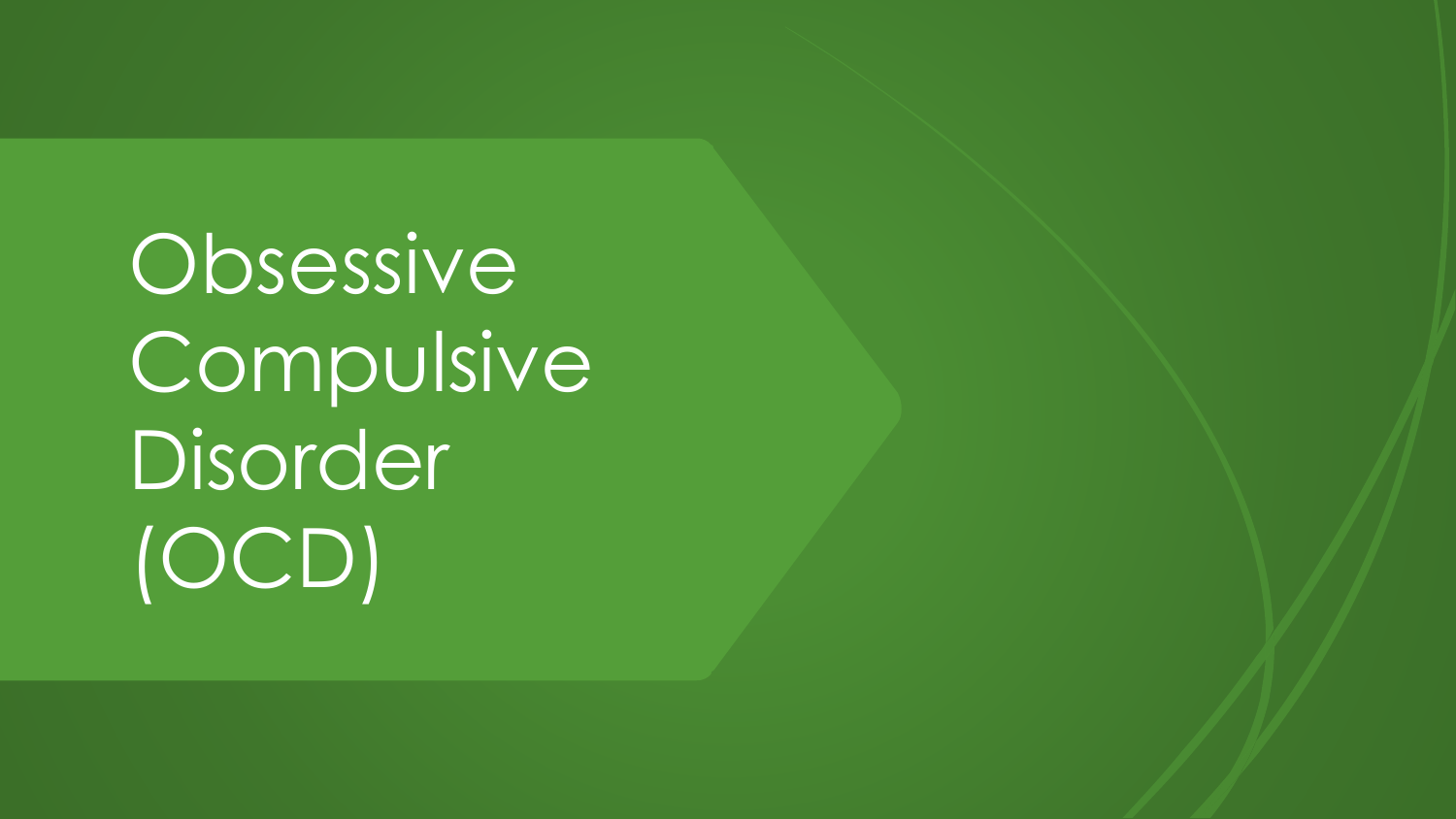What is OCD?

"Children with obsessive-compulsive disorder have intrusive thoughts and worries that make them extremely anxious, and they develop rituals they feel compelled to perform to keep those anxieties at bay" (Child Mind Institute, 2016, p.2).

- $\bullet$  OCD is a medical brain disorder that causes problems in information processing
- When worries, doubts, and superstitions are excessive
- The brain gets stuck on a particular thought and cannot let it go

#### **Compulsions**

- $\blacktriangleright$  "Repetition of certain behaviours or actions with the aim of alleviating the fear or anxiety resulting from the obsessive thoughts"
- $\blacksquare$  "The compulsive behaviour neutralises the distressing obsessions"

#### **Common compulsions include:**

- Repetitive hand washing
- Repeatedly checking locked doors
- Counting, ordering, arranging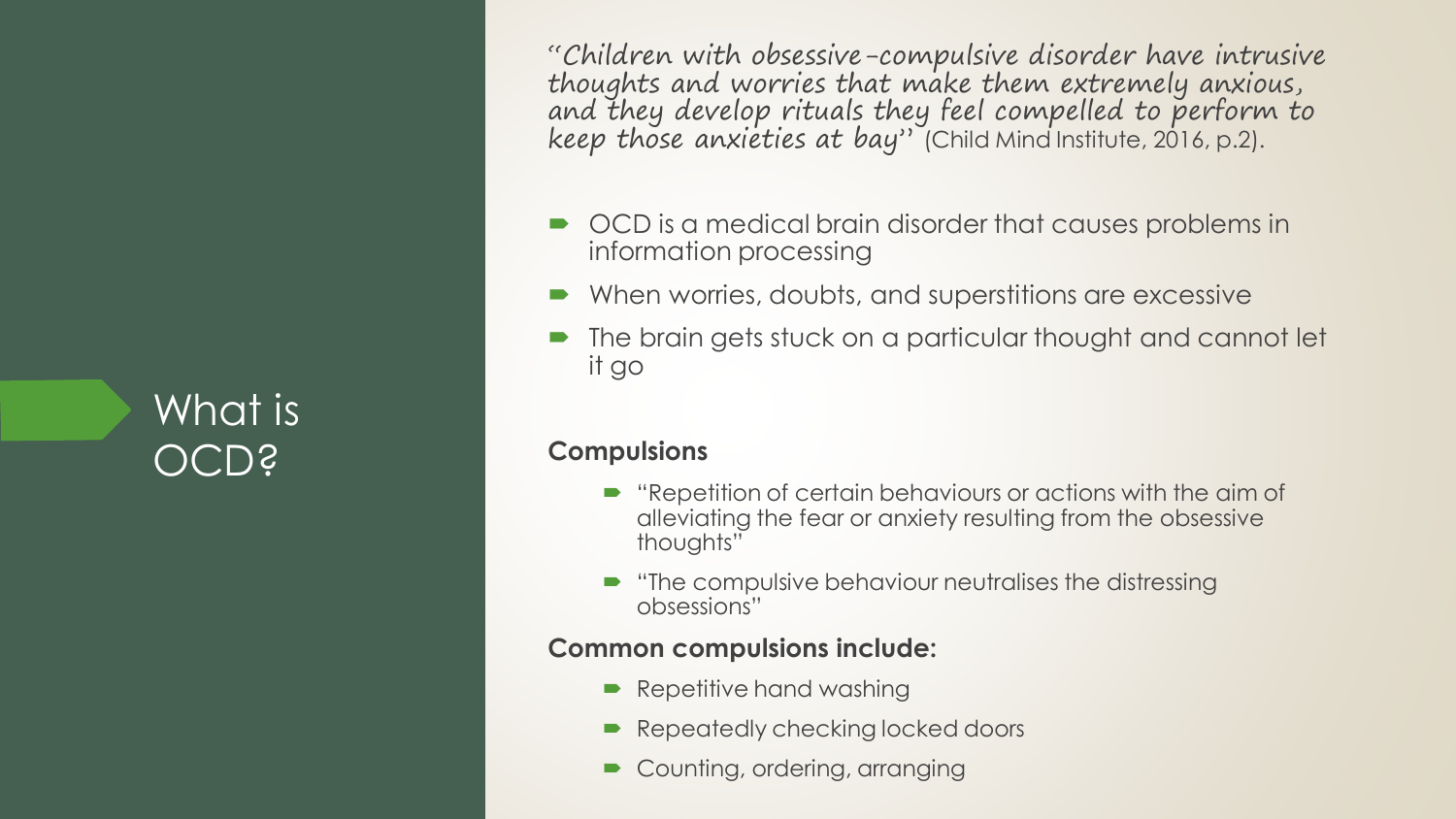# The OCD Cycle



### Obsessions

Unwanted distressing thoughts, urges, mental images. May include "what if..." and doubts.

### **Relief**

It only temporary. sessions come back sooner.



### Compulsions

Any behavior performed to help make the anxiety go away, including checking.



# **Anxiety**

May be distress, fear, worry, or disg-It's a false alarm. Feel the need to do something.

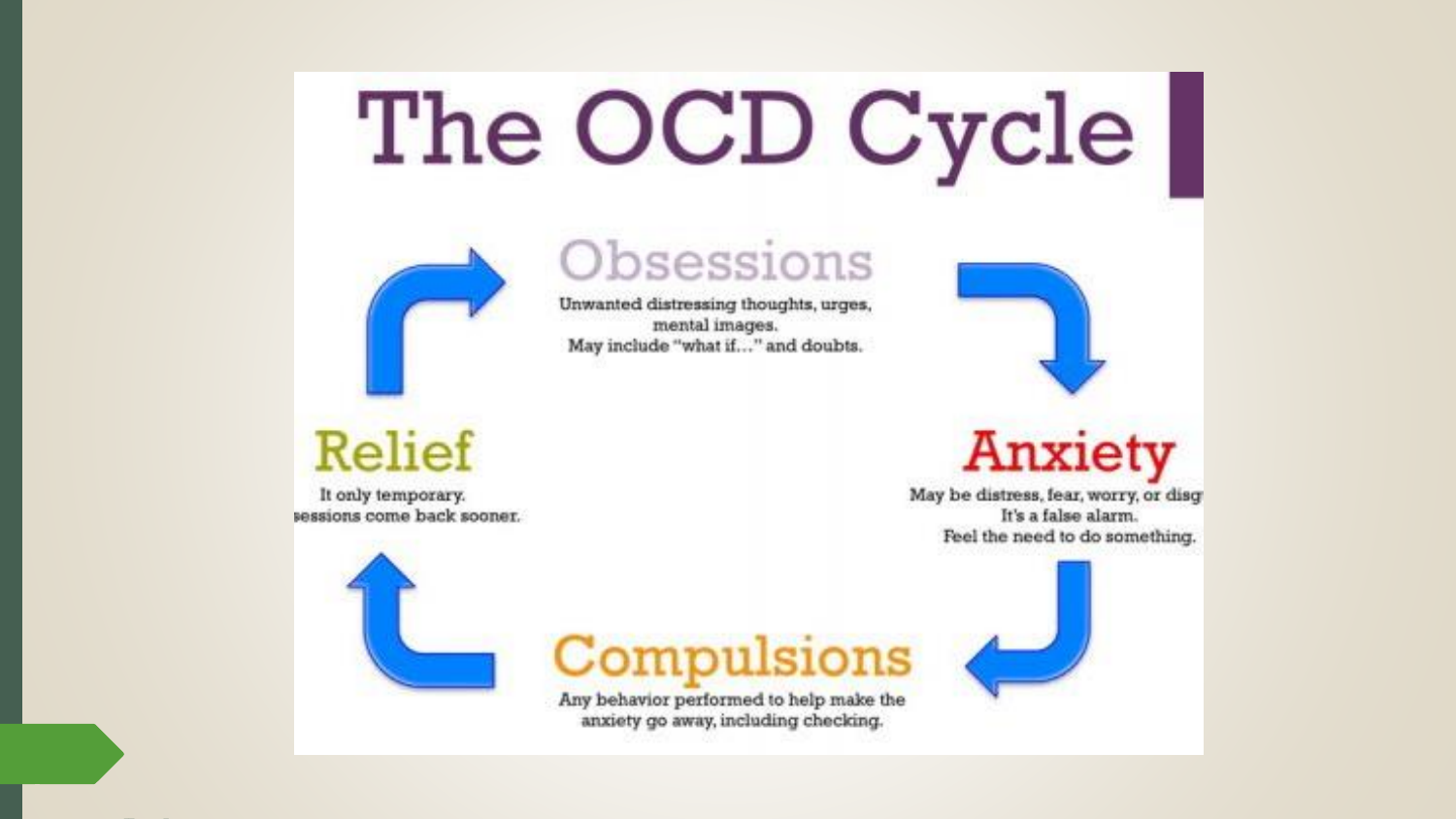# How can we support OCD?

- **► Cognitive-Behavioral Therapy**
- **Psychosurgery**
- Deep Brain Stimulation
- Pharmacotherapy
- **SSRI's**
	- **First line, no major difference in class**
	- Higher doses than for MDD (ex. 80 mg fluoxetine)
	- 10-12 weeks before switching
- **Clomipramine**
	- **First FDA approved, most serotonin specific of TCA's, side** effects
	- Augmentation, no to Li, atypical antipsychotics, e.g. risperidone (5HT2A blockade suggests there's more to it than just "low serotonin")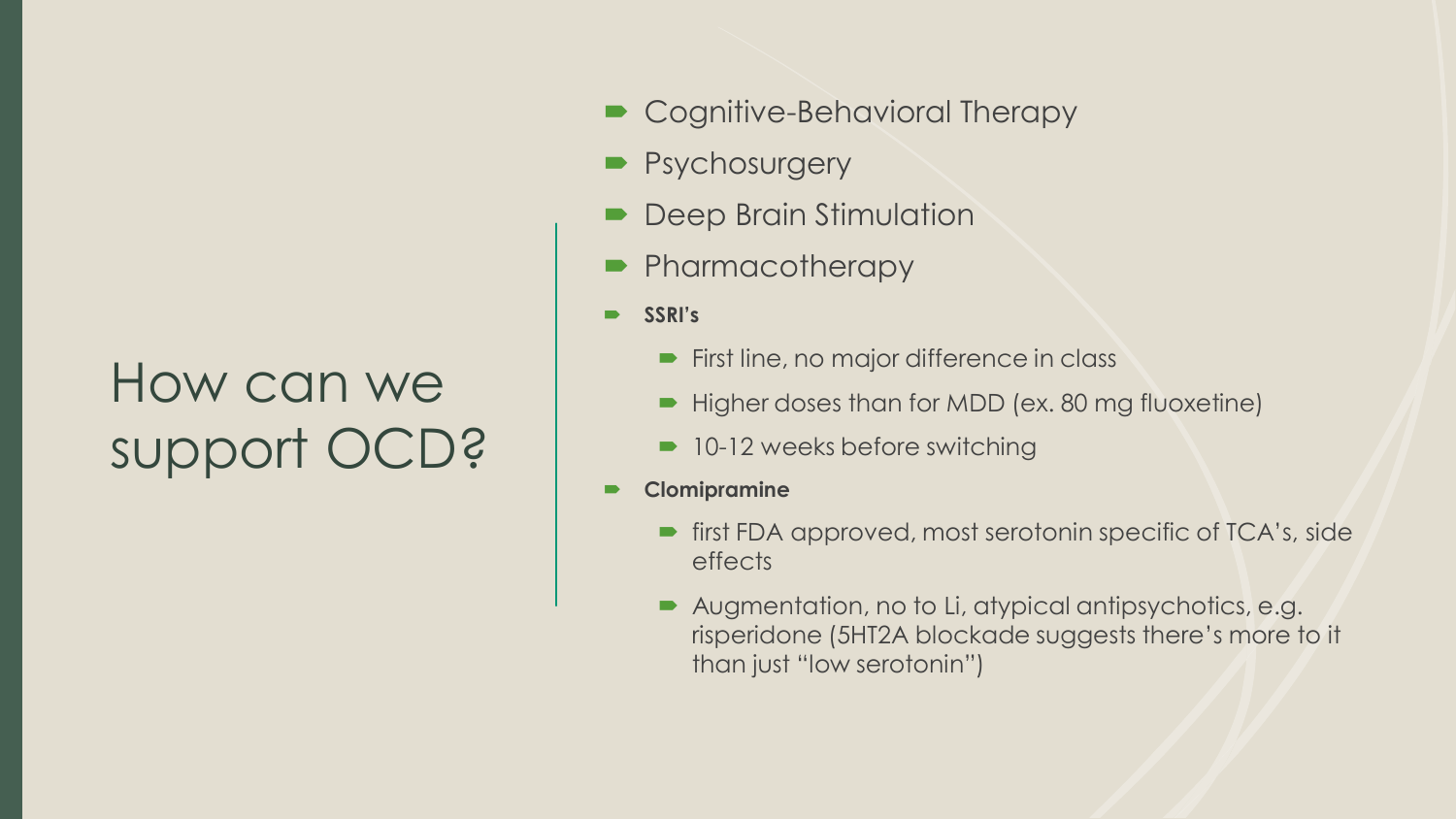- Based on current neurobiological knowledge, **OCD** and **ADHD** appear to have **different** and **apparently opposing deficits** in the **frontostriatal** and related areas. This may have treatment implications in co-morbid OCD–ADHD.
- The effectiveness of selective serotonin reuptake inhibitors **(SSRIs)** in the treatment of OCD has been well established . These agents regulate **hyperactivity** in the **frontostriatal** region of the brain .
- In cases of **OCD** patients who exhibit only **partial response** to **SSRIs**, **antipsychotics** with dopamine blocking properties appear to have a useful effect in **augmenting serotonin reuptake inhibition** .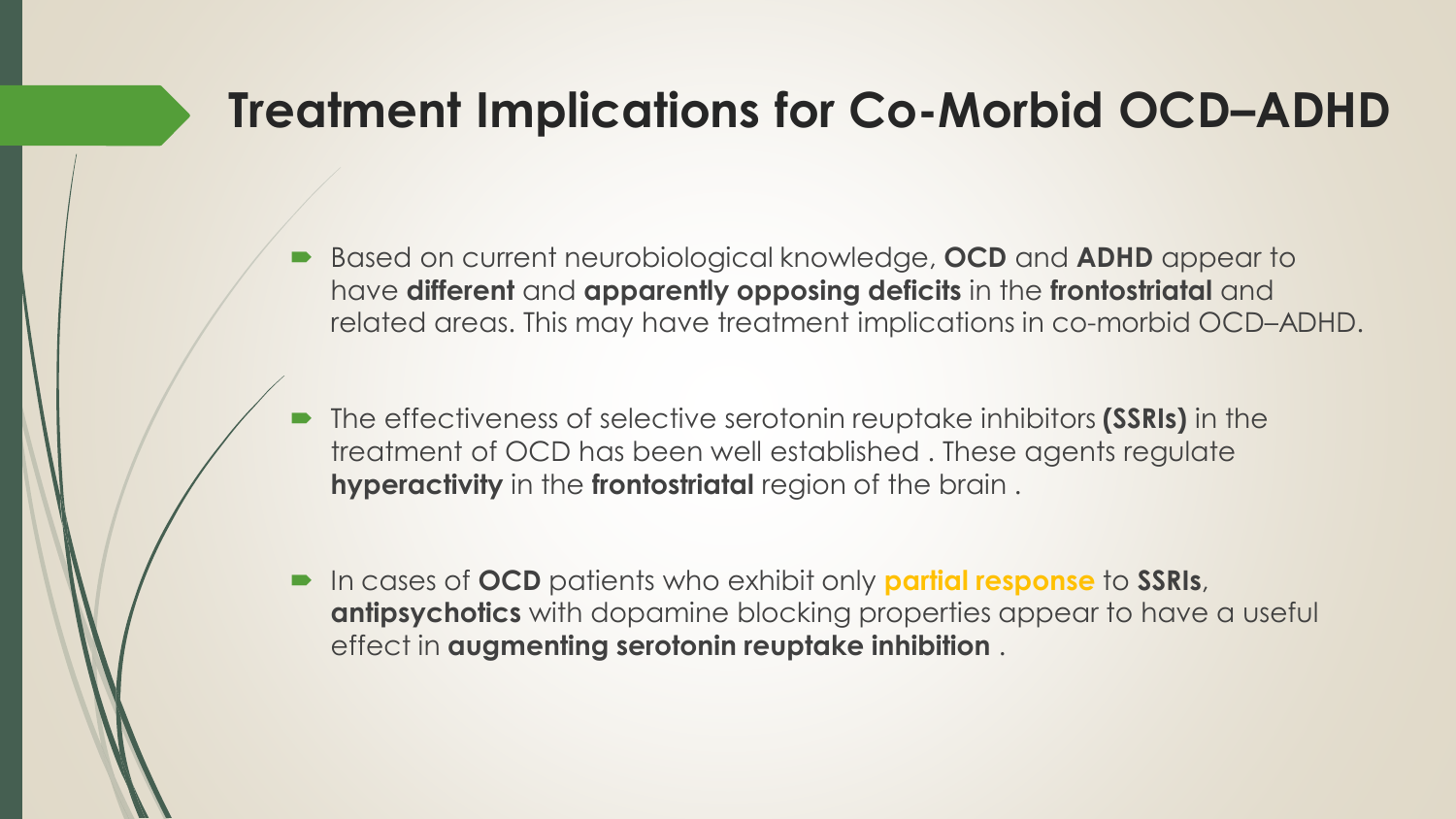- On the other hand, **first line treatment** for **ADHD** has been methylphenidate or dexamphetamine for several decades. **Stimulant medication** increases **prefrontal activation** and significantly improves **both** clinical symptomology and neurocognitive processes through modulation of dopamine reuptake.
- In addition, **ADHD**-tailored **CBT** which address **academic** and **organizational skills** training, **problem-solving** and **prioritizing tasks**, as well as managing unhelpful thinking and behavioral patterns, demonstrate encouraging improvements in adolescents and adults.
- Some literature suggests that **stimulants** can **exacerbate** and **provoke OCD** symptoms. While this may be consistent with the theoretical understanding of dopaminergic prefrontal hyperactivity, this evidence is mostly anecdotal and remains limited .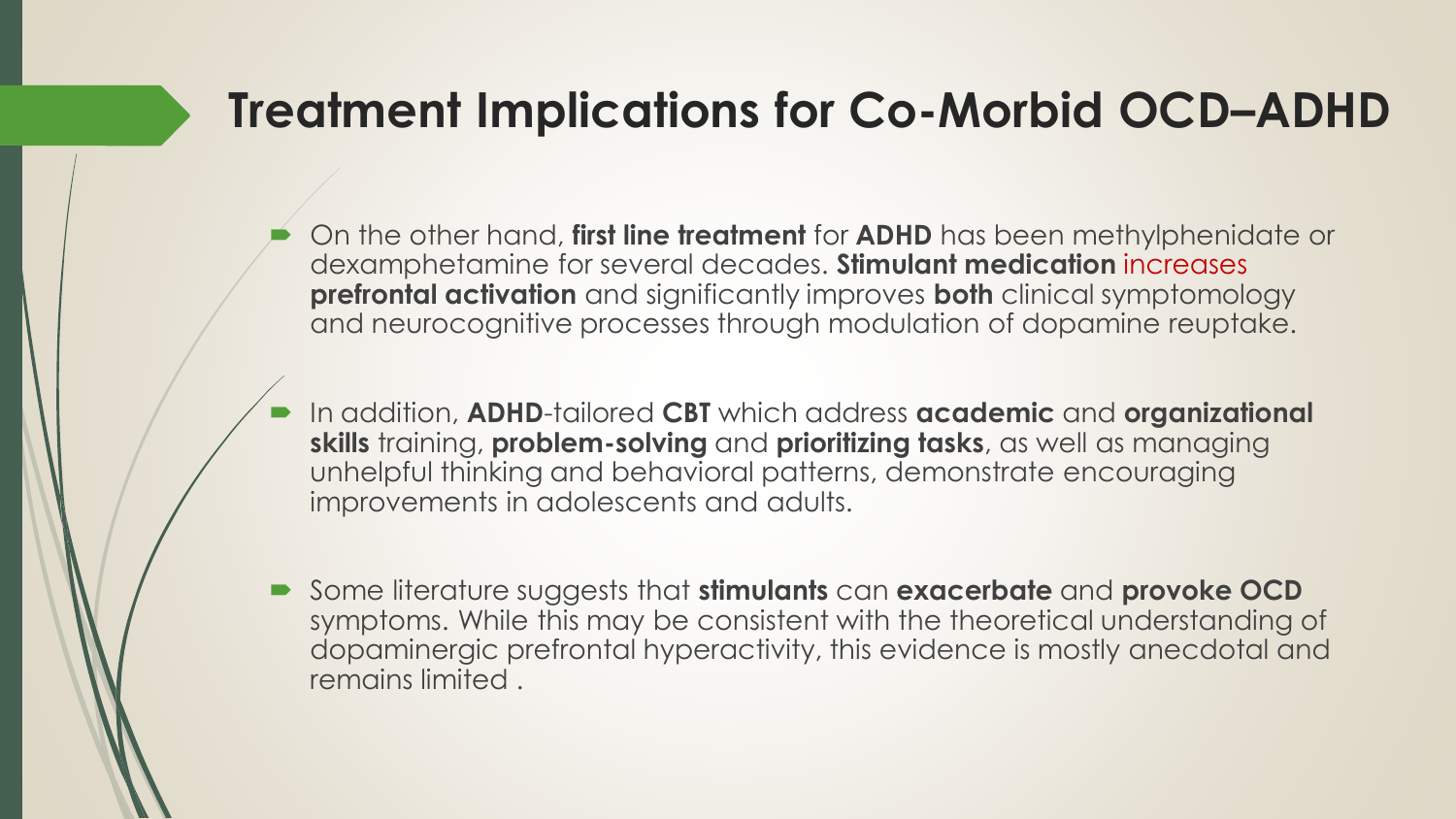- In terms of **co-morbid OCD–ADHD**, there is evidence to support that treating OCD with **SSRIs** and **cognitive behavior therapy** with **exposure response prevention (CBT+ERP)** improves **attentional symptoms** . This may be mediated through SSRI activation of BDNF and other neurotrophic factors that lead to neuronal growth in networks responsible for **working memory** and **processing speed** .
- There is also evidence that **treating ADHD** with stimulants **improves co-morbid obsessive–compulsive symptoms**. **CBT+ERP** has demonstrated efficacy for children and adults with OCD, but **untreated co-morbid ADHD diminishes treatment response** on the **OCD**.
- **Stimulant** treatment **improves attention**, **conscious learning** and **retention** of **CBT skills** and allows patients to apply skills when obsessive thoughts **recur**.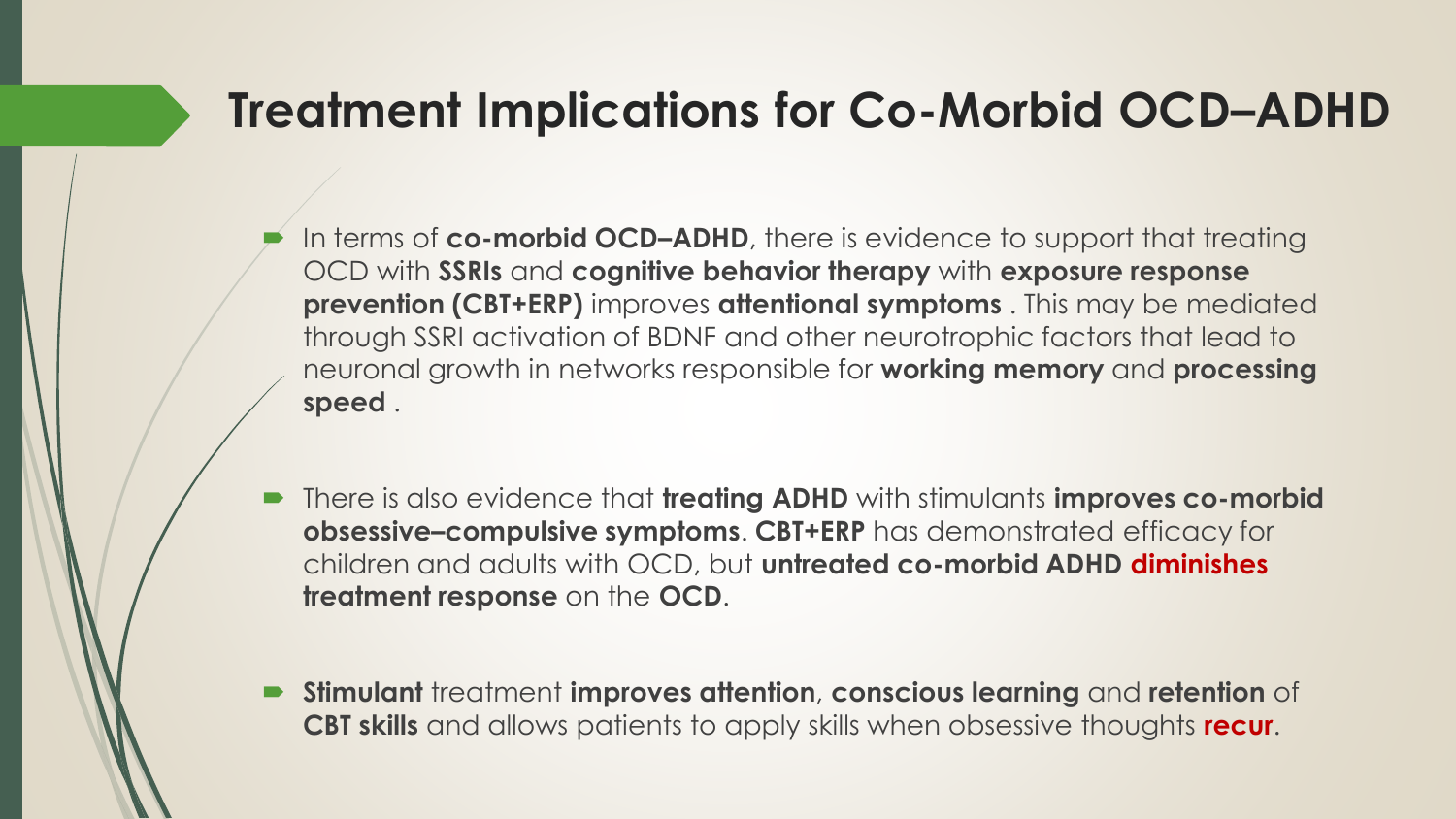- Limiting **treatment** to **only one disorder** when both are present appears to be associated with **poorer outcomes**. A study investigating the use of **paroxetine** in patients with **co-morbid ADHD** found that the **OCD response** rates were significantly **less** than in patients with **OCD alone**.
- The presence of **ADHD co-morbidity** was also associated with a **greater rate** of **OCD relapse** .
- Conversely, case studies suggest that **treating both disorders** concurrently can be **beneficial** for **both disorders** .
- It would therefore seem prudent to treat **both conditions concurrently** when they are both present and severe enough to warrant biological and psychological treatments.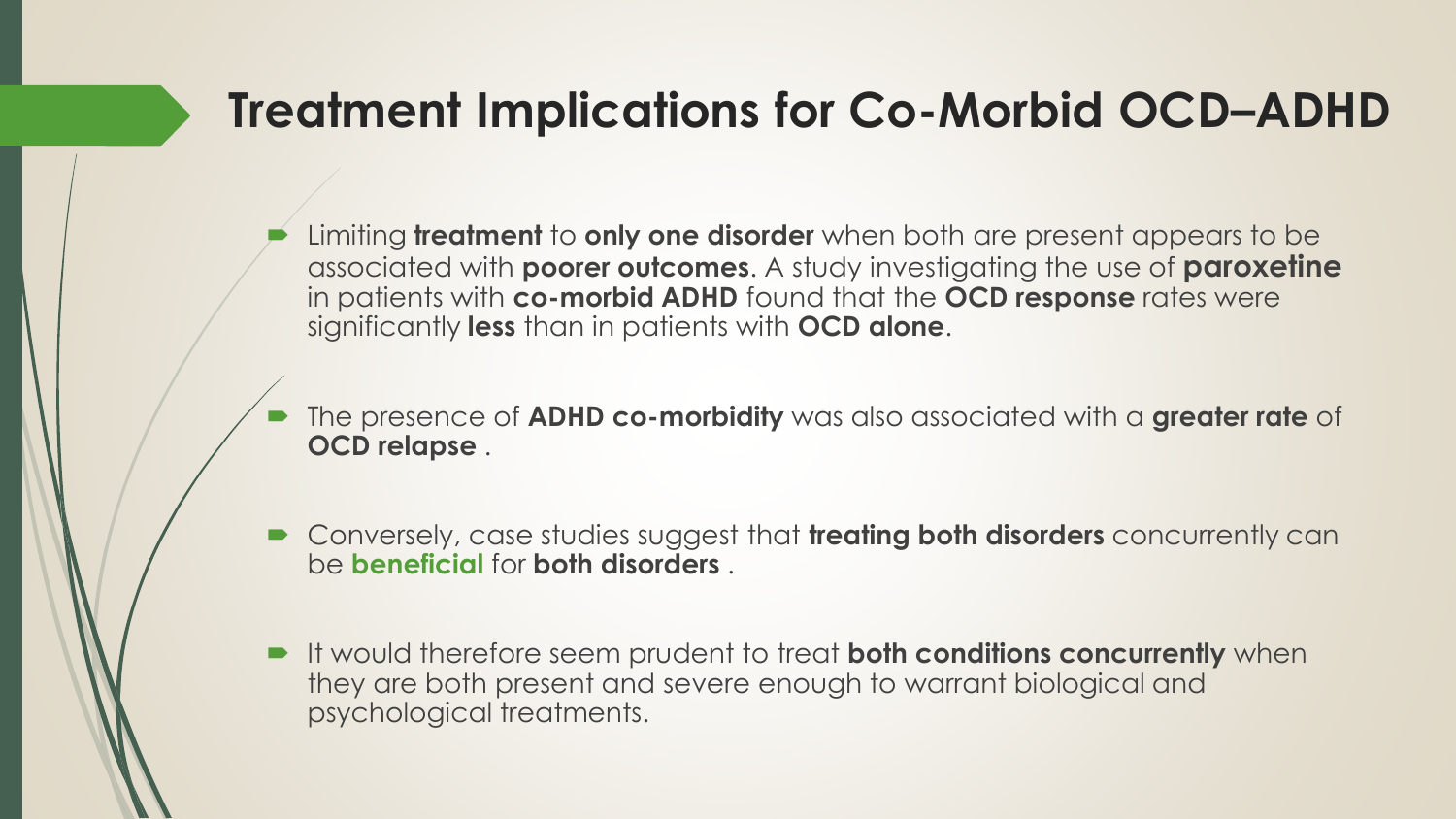- Additionally, screening for **disorders of addiction** is important due to the heightened cumulative risk in these individuals. Despite the lack of randomized controlled trials in clinical populations, it would be reasonable **to start with standard treatments for both**, such as **SSRIs** for **OCD** and psychostimulants such as **methylphenidate** and dexamphetamine for **ADHD**.
- Pharmacological treatments should be introduced **one at a time** to **avoid confusion** around **treatment** response and **side-effects**. This is especially relevant given the possibility of **worsening OCD** with **stimulants**.
- Monitoring progress through routine use of established instruments such as the **Yale Brown Obsessive Compulsive Scale** for OCD and ADHD Rating Scale 5 or similar is appropriate.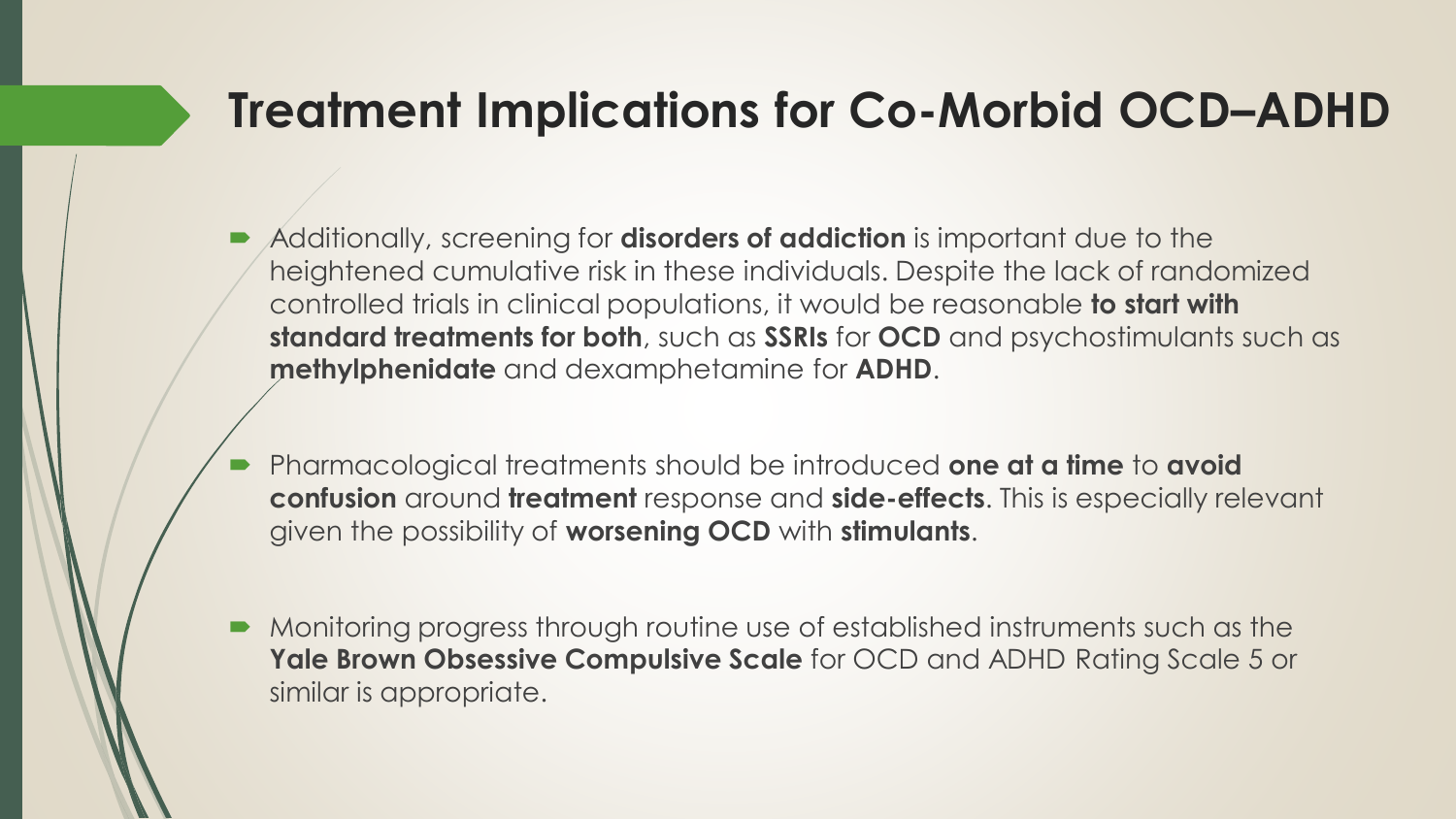- **Transcranial magnetic stimulation (TMS)** has a limited but growing body of evidence for its efficacy in both ADHD and OCD Combined with its relative safety.
- Additionally, where symptoms remain resistant to both pharmacological and psychological approaches and OCD symptoms significantly disrupt **daily functioning**, **intensive residential treatment** may be considered if available .

#### **Conclusion**

The treatment of OCD–ADHD co-morbidity in children, and to an even greater extent in adults, remains **challenging**.

ADHD and OCD are not mutually exclusive and do co-exist . They share dysfunction in **impulsivity**, **inattention**, and **executive function** while appearing to have opposing pathophysiology and phenomenology.

**Treating one without the other** leads to **poorer outcomes** in both, while **treating both simultaneously** is associated with **better outcomes**.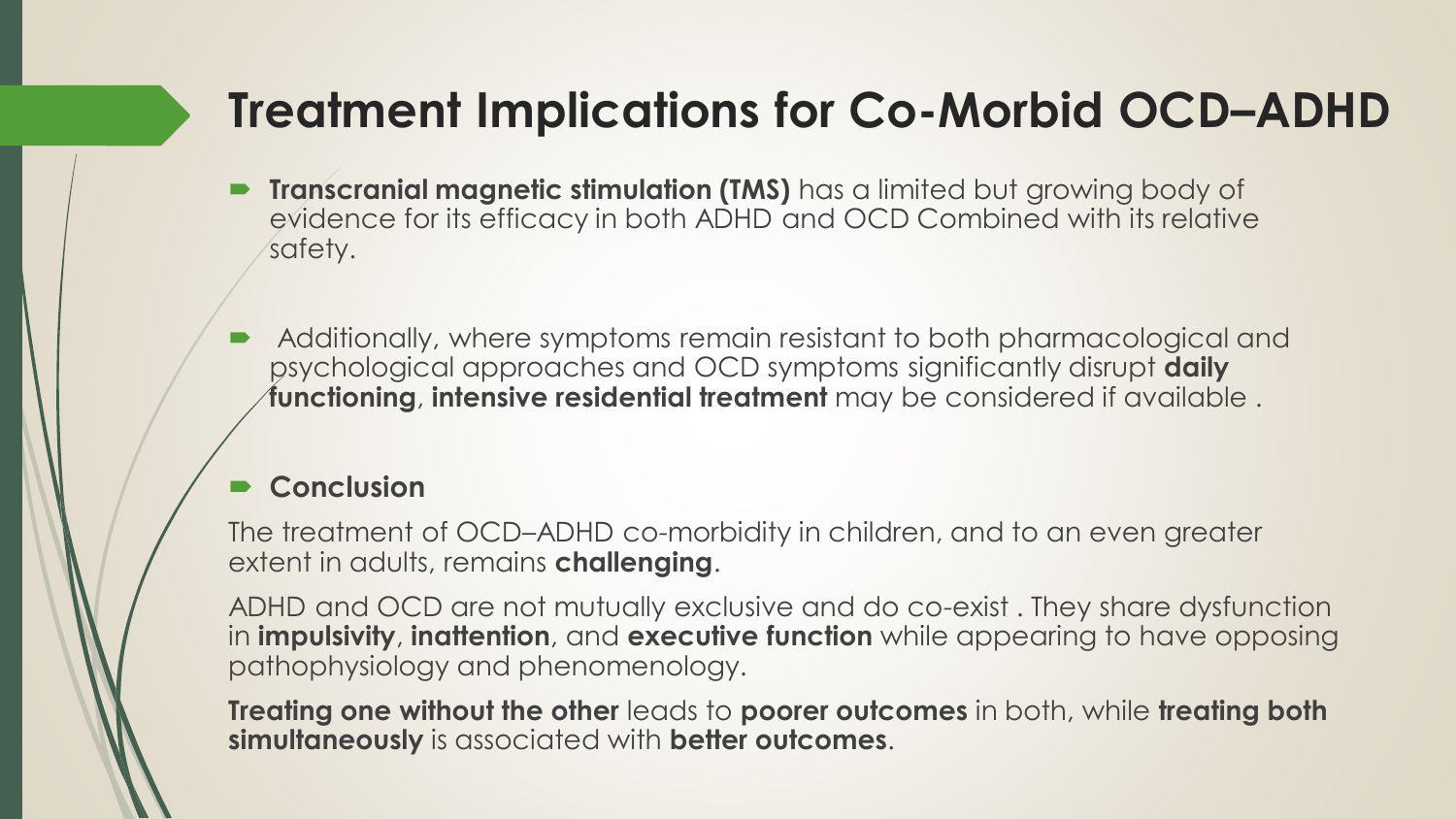## **References**

- CDC. Data & Statistics on Tourette Syndrome: How many children have Tourette syndrome?
- Attention-Deficit/Hyperactivity Disorder and Co-Occurring Tics. Contemporary Pediatrics, April 1, 2013.
- CHADD NRC. ADHD Quick Facts: ADHD Presentations.
- Barbaresi et al. (2020). The Society for Developmental and Behavioral Pediatrics Clinical Practice Guideline for the Assessment and Treatment of Children and Adolescents with Complex Attention-Deficit/Hyperactivity Disorder: Process of Care Algorithms. Journal of Developmental & Behavioral Pediatrics: February/March 2020 - Volume 41 - Issue - p S58- S74.
- Pringsheim et al. (2019). Practice guideline recommendations summary: Treatment of tics in people with Tourette syndrome and chronic tic disorders. Neurology: 92 (19).
- The Tourette Association of America. What is Tourette.
- The Tourette Association of America. How are TS and Other Tic Disorders Treated?
- The Tourette Association of America. Comprehensive Behavioral Intervention for Tics (CBIT): Overview.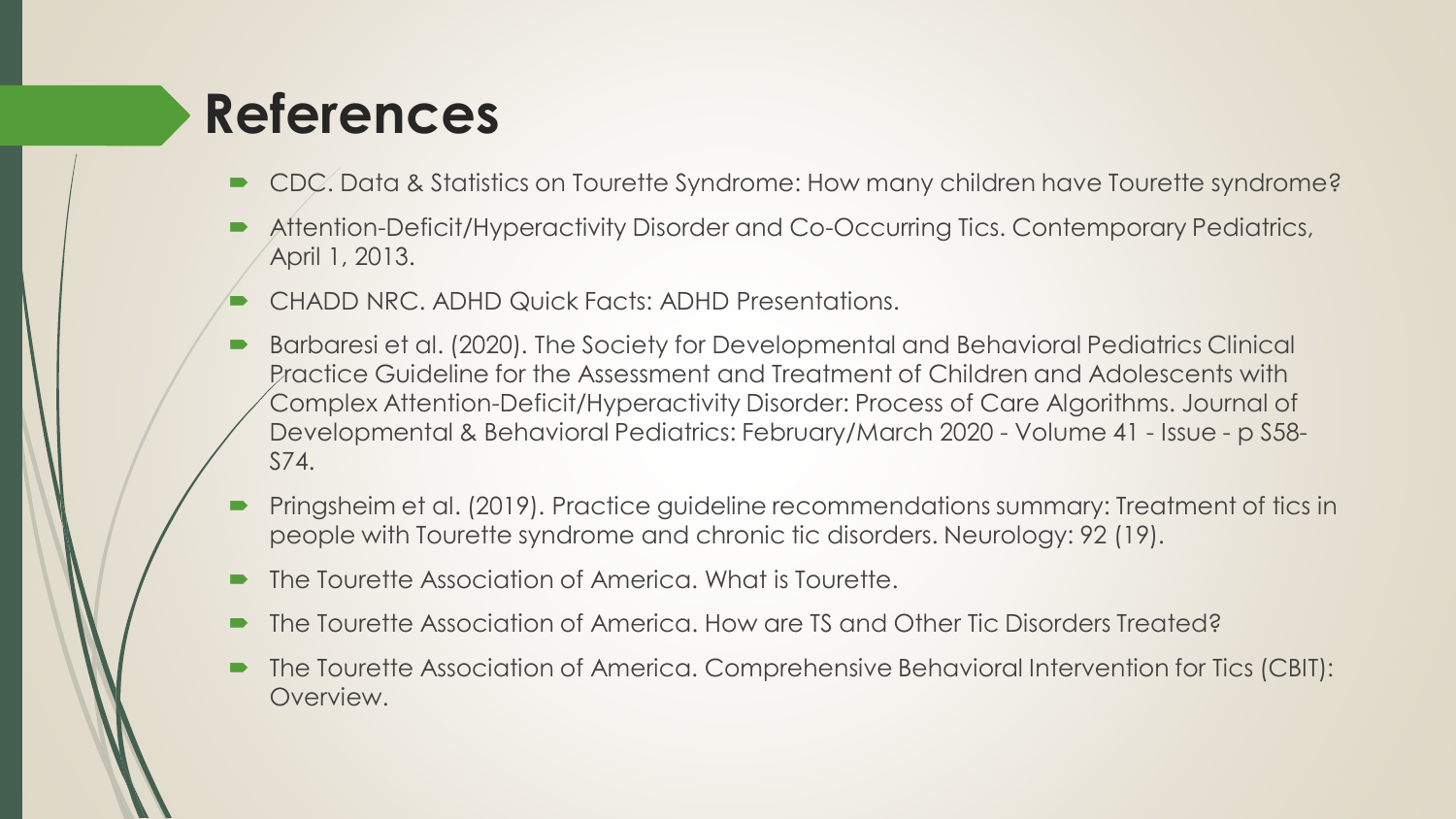# **References**

- Front Psychiatry. 2019; 10: 557.Published online 2019 Aug 13. doi: 10.3389/fpsyt.2019.00557PMCID: PMC6700219PMID: 31456703Sonja Cabarkapa, 1 , 2 Joel A. King, 1 , 3 Nathan Dowling, 1 , 3 and Chee H. Ng 1 , 31The Melbourne Clinic, Richmond, VIC, Australia2St Vincent's Health, Melbourne, VIC, Australia3The University of Melbourne, Melbourne, VIC, AustraliaEdited by: Vlasios Brakoulias, University of Sydney, AustraliaReviewed by: Elena Martín-García, Universidad Pompeu Fabra, Spain; Amparo Belloch, University of Valencia, Spain\*Correspondence: Joel A. King, ua.ude.bleminu@gnikajThis article was submitted to Psychopharmacology, a section of the journal Frontiers in PsychiatryReceived 2019 Feb 26; Accepted 2019 Jul 16.
	- Keywords: OCD, ADHD (attention deficit and hyperactivity disorder), co-morbid, neurobiology, treatmentCopyright © 2019 Cabarkapa, King, Dowling and NgThis is an open-access article distributed under the terms of the Creative Commons Attribution License (CC BY).
- The use, distribution or reproduction in other forums is permitted, provided the original author(s) and the copyright owner(s) are credited and that the original publication in this journal is cited, in accordance with accepted academic practice. No use, distribution or reproduction is permitted which does not comply with these terms.This article has been cited by other articles in PMC.Articles from Frontiers in Psychiatry are provided here courtesy of Frontiers Media SA